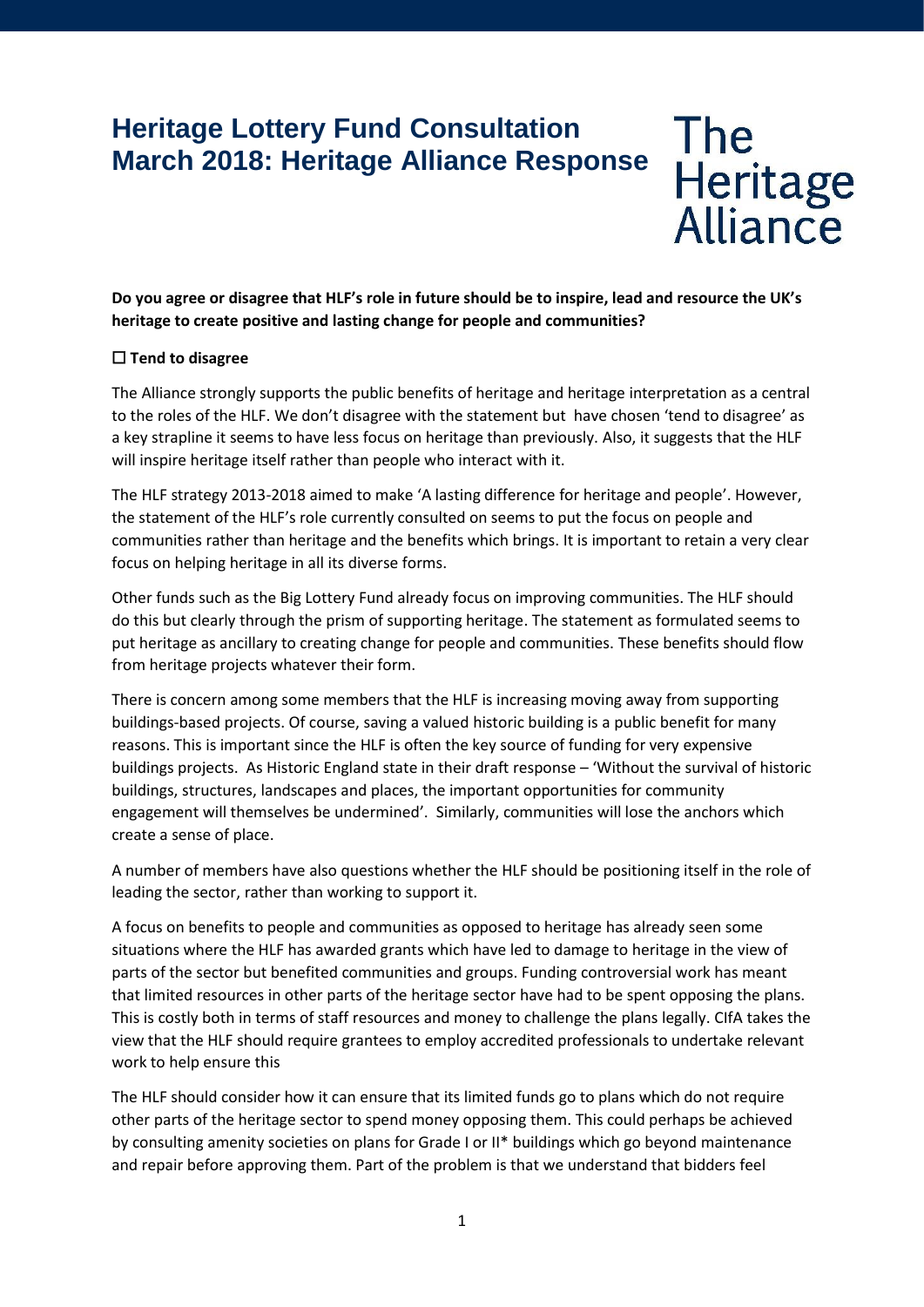unable to change plans once they have been approved for fear of losing the money allocated. Perhaps the HLF could have some kind of problem resolution scheme to enable changes to projects which have been approved where problems later become apparent.

# **Thinking about the different aspects of HLF's role, other than grant-giving, please select and rank up to 5 that you think are most important for HLF to do**.

- 1. Supporting the capacity and resilience of the heritage sector as a whole
- 2. Sharing learning
- 3. Advocating for the value of heritage
- 4. Attracting other public or private financial support for heritage
- 5. Building strategic partnerships and collaborations

Supporting organisations within and beyond the heritage world to come together, collaborate and network

Inspiring and promoting innovation in business models

Helping people and communities to meet their aspirations

## **Why do you say that?**

Supporting the resilience and capacity of the sector is very important as strategic investment may have wide positive impacts. For example, an independent evaluation of our Giving to Heritage (GTH) programme has reported that heritage projects have raised £3.15m directly attributable to participation in GTH's affordable fundraising training. £750,000 of grant funding has enabled over 1,700 individuals representing over 800 heritage organisations to access fundraising training.

The GTH project is an important example and not something which would necessarily be flagged as a key role for the HLF based on lottery players' views as the umbrellas and other organisations that support these types of projects are crucial but less visible to the public. It is important for the HLF to maintain a strategic view and not simply meet lottery players expectations. Many lottery players, even if they like heritage, will not have the strategic understanding of the sector needed to understand where best to direct funds. Investment such as that in resilience funding or GTH is in many ways 'hidden' from public view but vital for the sector.

Sharing learning is also important as the HLF will have access to wide data sets. These are also vital for advocating for heritage. The data collected by the HLF has the potential to really help the advocacy of organisations such as ourselves documents such as new ideas need old buildings are a key source of information. It is important that the HLF works with the sector to help develop standard tools for measuring engagement impact etc. There has already been discussion of taking this forward both at HEF and at Heritage2020's digital foresight day. HLF should engage with its sector to agree these measurements which it then embeds as a requirement in its projects. These should only be changed if the sector agrees.

## **PART 2: Strategic priorities for heritage and people, + measuring our impact**

## **Supporting the full breadth of heritage**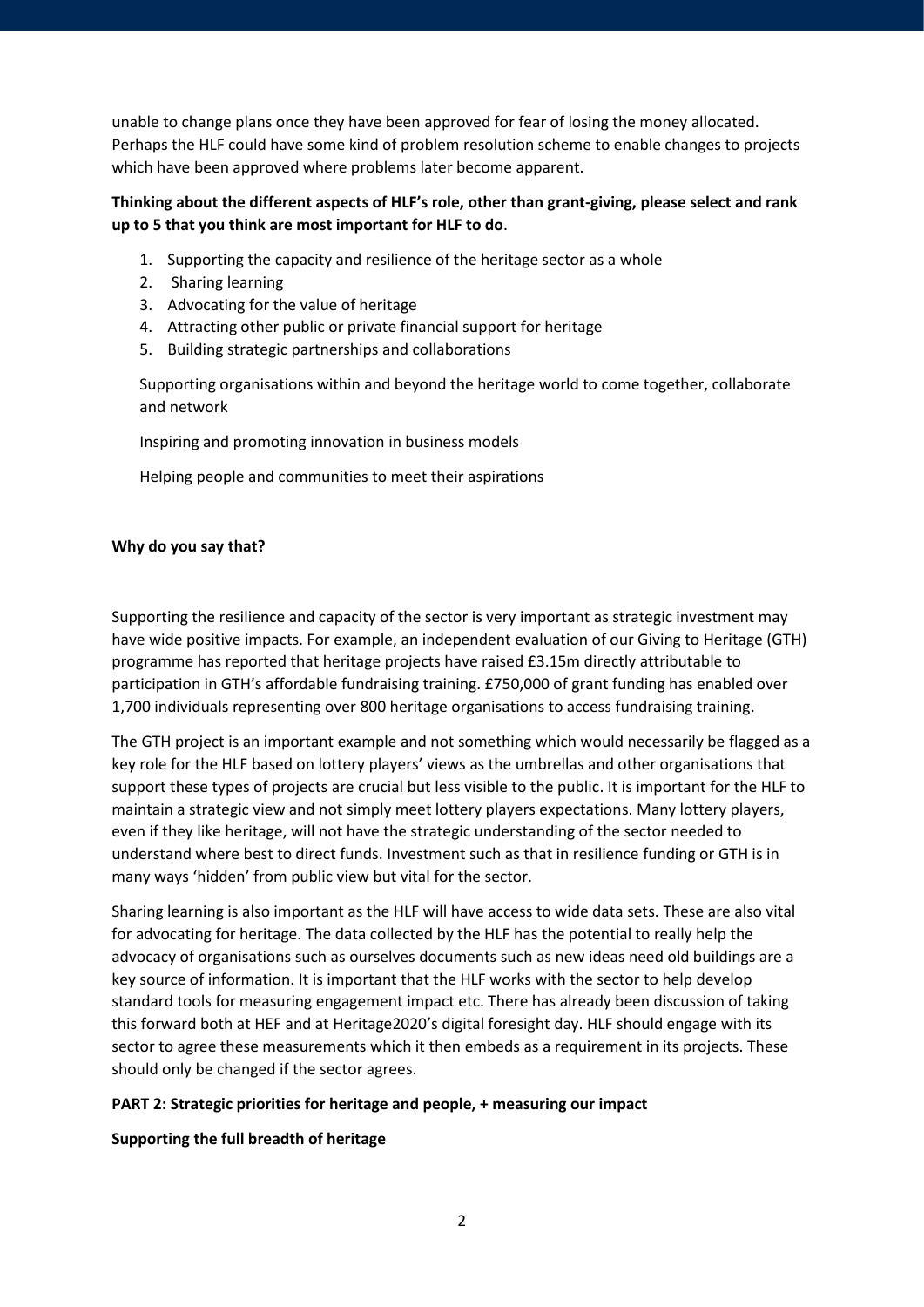**Heritage Lottery Fund (HLF) has developed a distinctive approach to making a 'lasting difference for heritage and people' across the UK.**

**This overall vision and direction has been widely supported and endorsed by stakeholders and the public in many previous consultations. In particular, National Lottery players told us that they value the fact that HLF takes an inclusive approach, doesn't define heritage and supports the full breadth of heritage across the UK.**

**We have no plans to change this - but we want to hear from you what our priorities should be for different types of heritage and in different parts of the UK.**

**Taken from the Heritage Lottery Fund Tailored Review**

**TR5. In its next Strategic Funding Framework HLF should:**

- **a. clarify its own strategic priorities, explain how those priorities are identified and illustrate how evaluation and research are used to inform these**
- **b. articulate its strategy for reaching underrepresented groups and geographical 'Priority Development Areas'**
- **c. outline how it responds to priorities in Scotland, Wales, Northern Ireland and England, within the UK-wide framework.**

# **What do you think are the most important heritage needs or opportunities that investment from the National Lottery should address in the UK?**

Many of the Alliance's members will have different views but we note the withdrawal of separate streams of funding for parks and churches has caused some concern. The lose of dedicated funding streams can mean that there is less understanding that funding is available for these sources.

As above we stress the importance of resilience funding the transformative nature and vital underpinning role of which is unlikely to be identified by lottery players as its benefits are enabling and not public facing.

# **And what do you think are the most important heritage needs or opportunities that investment from the National Lottery should address in your region or country?**

The same issues are true for England as the UK.

## **Should HLF give priority to heritage considered to be 'at risk'?**

## ☐ **Yes**

# **And how would you define heritage that is 'at risk'? Please give as much detail as possible in your answer.**

Heritage at Risk is a key area for the HLF as the biggest funder in the heritage sector and it makes sense to prioritise heritage which would be lost. However, each application should still be looked at on its merits. A project which could prevent a building becoming at risk and secure a viable longterm future could be a better use of funding as less money is needed to intervene at an early stage. The HLF should think carefully about ringfencing money specifically for heritage at risk as this might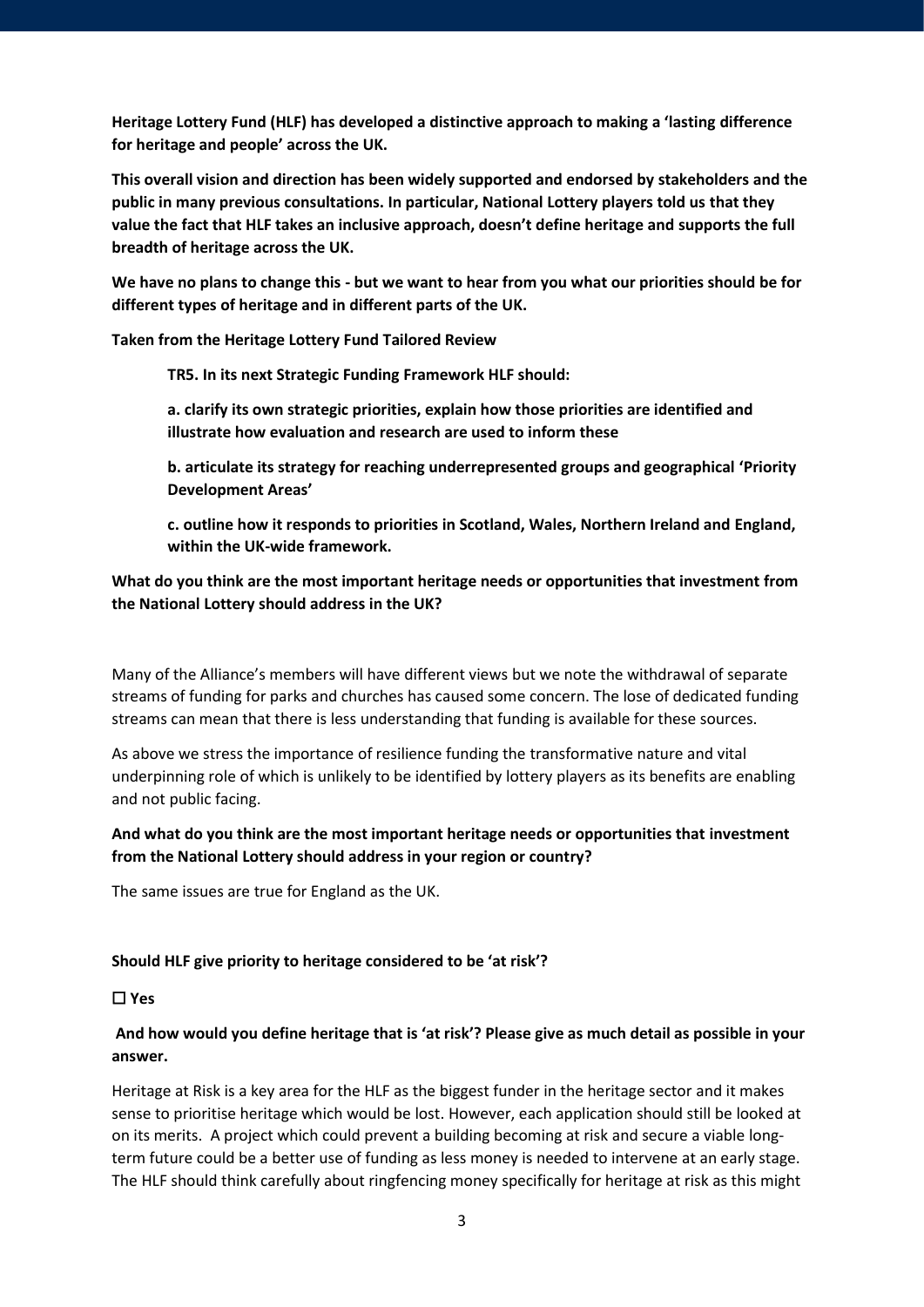have the perverse incentive of encouraging owners to allow assets to deteriorate to access this funding.

The HLF should use Historic England's at risk list but also consider buildings on the at risk list of amenity societies such as SAVE and the Victorian Society. Organisations applying for funding should be able to argue that their building is a risk, as risk registers are only updated intermittently and may not reflect emergency situations. The HLF should be flexible in its approach to 'at risk'.

# **How should HLF take account of different priorities for heritage in England, Northern Ireland, Scotland and Wales within a UK-wide framework?**

The Alliance works within England only. However, clear communication from the HLF is valued. For example, if it becomes apparent that a country has particular needs the reasons why this area is being prioritised should be clearly stated. It may be confusing and frustrating for applicants to see that funding is easily available in one country but not in others.

## **Addressing under-representation in HLF's funding and making heritage more inclusive**

**Since 2002 HLF has offered outreach support to groups in areas and communities who have benefited least from HLF funding. We intend to continue to prioritise for development support people who are under-represented in our funding so that they are given the help they need to develop applications.**

**Since 2013 we have reduced the number of Local Authority areas that have received less than 25% of average per capita funding from 61 to 56, indicating some success in achieving a more even spread of funding. We have also supported a wide range of community groups to make successful applications. We need to do more.**

**Taken from the Heritage Lottery Fund Tailored Review:**

**TR19**

**Building on learning to date, HLF should develop a cohesive strategy for engaging**

**underrepresented groups with heritage, to ensure that National Lottery money benefits as**

**wide and diverse an audience as possible. HLF should capitalise on the benefits of digital**

**tools to achieve this aim of broadening access.**

**TR20**

**HLF should ensure that funded projects collect audience data to ensure it is fully aware of**

**who is currently engaging with the projects it funds and to assess its progress in**

**broadening and diversifying audience participation.**

**Do you agree or disagree that HLF should address under-representation in our funding of geographical areas that have received least funding in the past?**

 $\Box$  Tend to disagree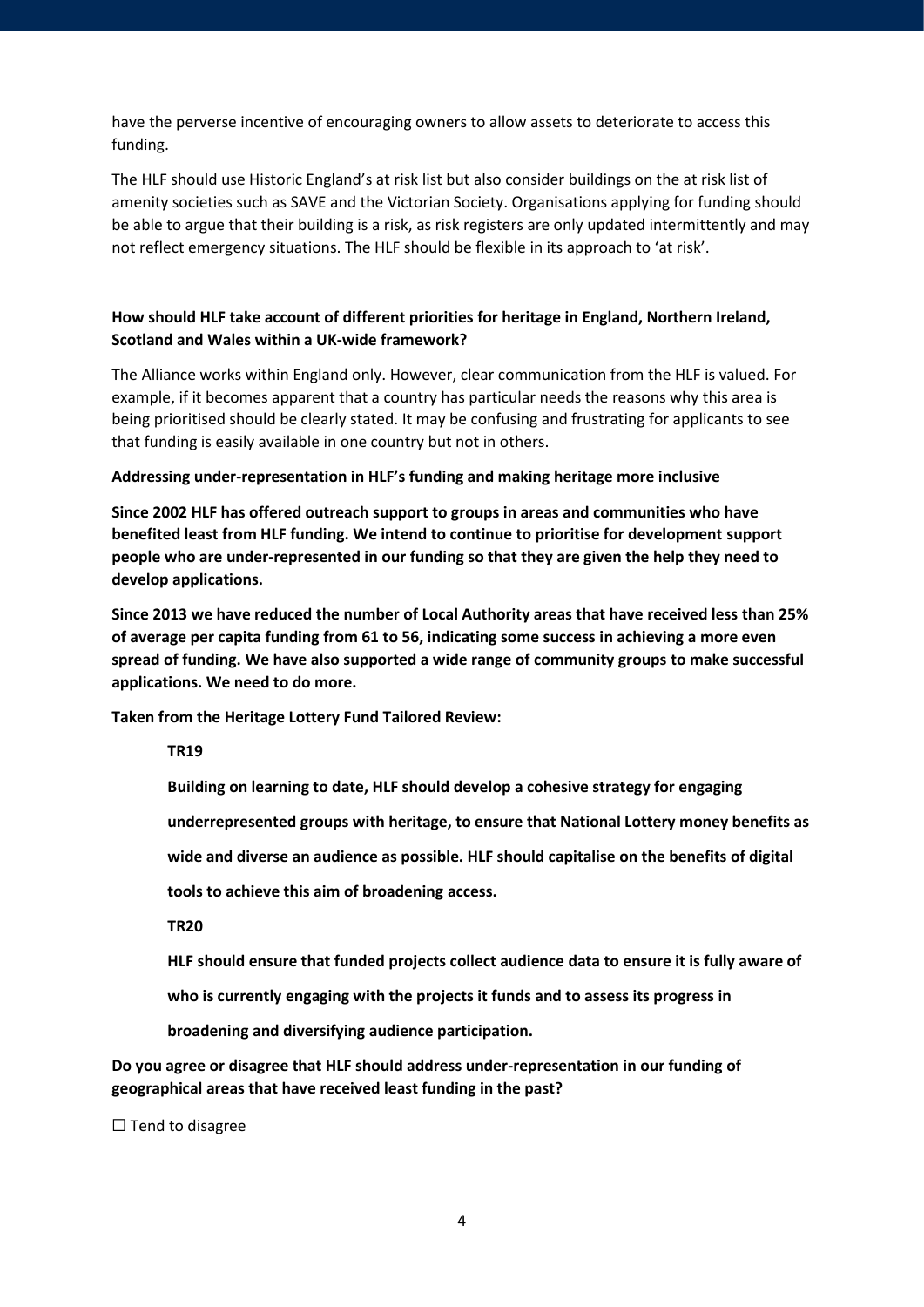While this is an understandable aim – projects should be judged on their merits in the context of decreasing HLF resources. Weak projects should not be funded simply to make up for a lack of historical funding. Such a move would also mean that very good projects elsewhere miss out.

If two projects were equal it would make sense to award funding to the previously under funded area. However, as projects don't directly compete in this way it is difficult to see how it this issue can be addressed without simply lowering the bar for projects in previously underfunded areas.

HLF should make sure it understands why there has been less funding in these areas and how this is worked out. Funding should be allocated for extra support to formulate bids in deprived areas in these areas to ensure that they are on a level playing field.

# **Do you agree or disagree that HLF should address under-representation in our funding of geographical areas that experience deprivation?**

☐ agree

Xxxxxxx nit spread

As above, while this is an understandable aim, the HLF should use its limited funding to support the strongest projects/ those which have the biggest positive impact on heritage. Helping areas which experience deprivation is best done by having support available to help projects based in these areas create the strongest possible projects and applications. Getting a bid off the ground will be very difficult in areas where you can not rely on a large pool of volunteers with appropriate skills.

**We are continuing to drive forward our progressive agenda of broadening the range and depth of people's engagement with heritage. Our current Strategic Framework has encouraged more people to volunteer, to learn and to develop skills. Guidance and mentoring have helped applicants to broaden audiences, make heritage more accessible and tackle a lack of workforce diversity. But there is still more to do to engage people who are under-represented in heritage, such as people from black, Asian or minority ethnic communities and disabled people.**

**We are committed to taking leadership to achieve higher levels of inclusion in heritage, which is key to a flourishing more equitable society. We know it is a priority for Lottery players that everybody, regardless of age, disability, ethnicity, sexuality, class or income should have opportunities to get involved. Working in partnership with sectors outside heritage, e.g. youth organisations or disability or housing charities, is increasingly important in this context.**

**We will set clear expectations that our grantee organisations and the beneficiaries of the projects we fund should reflect more closely the demographics of the population across the UK. We will support our grantees to collect better data on who is – and who is not - engaging with heritage.**

**The social groups in the list below are ones that we focus on, in line with our policy directions and the public sector Equality Duty. Are there groups you think we ought to prioritise in our Strategic Funding Framework? Please select all that apply.**

☐ HLF should not prioritise social groups in its next Strategic Funding Framework

**How could HLF respond to any specific barriers you know these groups face in applying for funding to support their community's heritage?**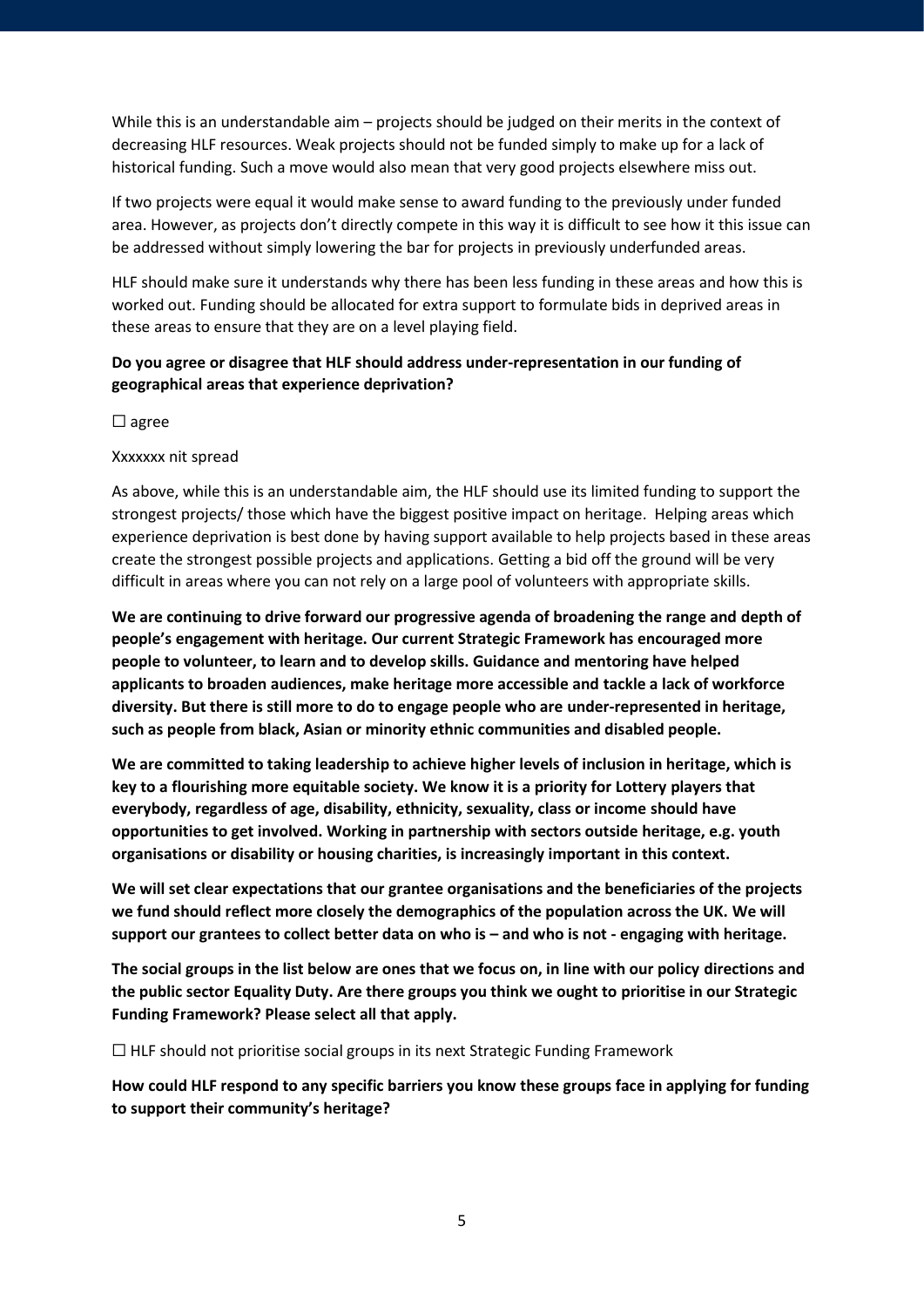While the focus on addressing diversity and access is to be welcomed, again limited funding should go to the best projects which have the most impact. That impact could be given a heavier weighting if it will have a positive impact for under- represented groups.

Again, a more appropriate route is having support available to help those who might be put off otherwise applying.

It is somewhat concerning that the HLF proposes setting 'clear expectations that our grantee organisations and the beneficiaries of the projects we fund should reflect more closely the demographics of the population across the UK'. A project in a remote mostly rural area will have great difficulty in showing that its demographics reflect the UK as a whole as they are heavily skewed by greater BAME presence in cities.

Similarly, many projects are staffed by volunteers – at least at the start - if their demographics don't match the UK's demographics as a whole then they shouldn't be penalised in terms of accessing HLF funding. It is very hard finding volunteers to work on projects and the HLF should not be making that harder. The HLF should instead be working at a strategic level to build relationships between the sector and groups which have historically been less engaged. Perhaps a central list of volunteering opportunities and advertising this with social groups? This is something which heritage organisations cannot do individually.

The HLF could also require that grantee organisations have diversity policies, and complaint policies so that any problems are dealt with properly. Many small organisations will not have the resources to have these so the HLF could create sample policies.

# **How could HLF respond to any specific barriers you know these groups face accessing heritage opportunities?**

HLF should work at a strategic level to build relationships between the sector and groups which have historically been less engaged. Perhaps a central list of volunteering opportunities and advertising this with social groups? This is something which heritage organisations cannot do individually.

Many organisations struggle to apply for HLF funding. That is why funding for small organisations to help apply, with clear guidance etc… as it takes a lot of resource to put in a bid which means diverting from elsewhere. This is especially applicable in terms of resilience funding – those most in need for funding will struggle to find the resources to apply. The HLF should look at simplifying processes for organisations which have previously run successful projects.

## **How could HLF most effectively support all organisations to reach a wider range of beneficiaries?**

HLF should work at a strategic level to build relationships between the sector and groups which have historically been less engaged. Perhaps a central list of volunteering opportunities and advertising this with social groups? This is something which heritage organisations cannot do individually.

# **How could HLF most effectively support organisations to collect better data on who is benefiting from heritage projects?**

As mentioned above the HLF should work with the sector to create standard metrics on who is benefiting from heritage projects – or their audiences.

Perhaps the HLF could develop some kind of app for the sector to make recording this easier.

The HLF should consider working with Arts Council England and other similar bodies to create a joint method of recording this data. If the data could be standardised across the cultural sector then it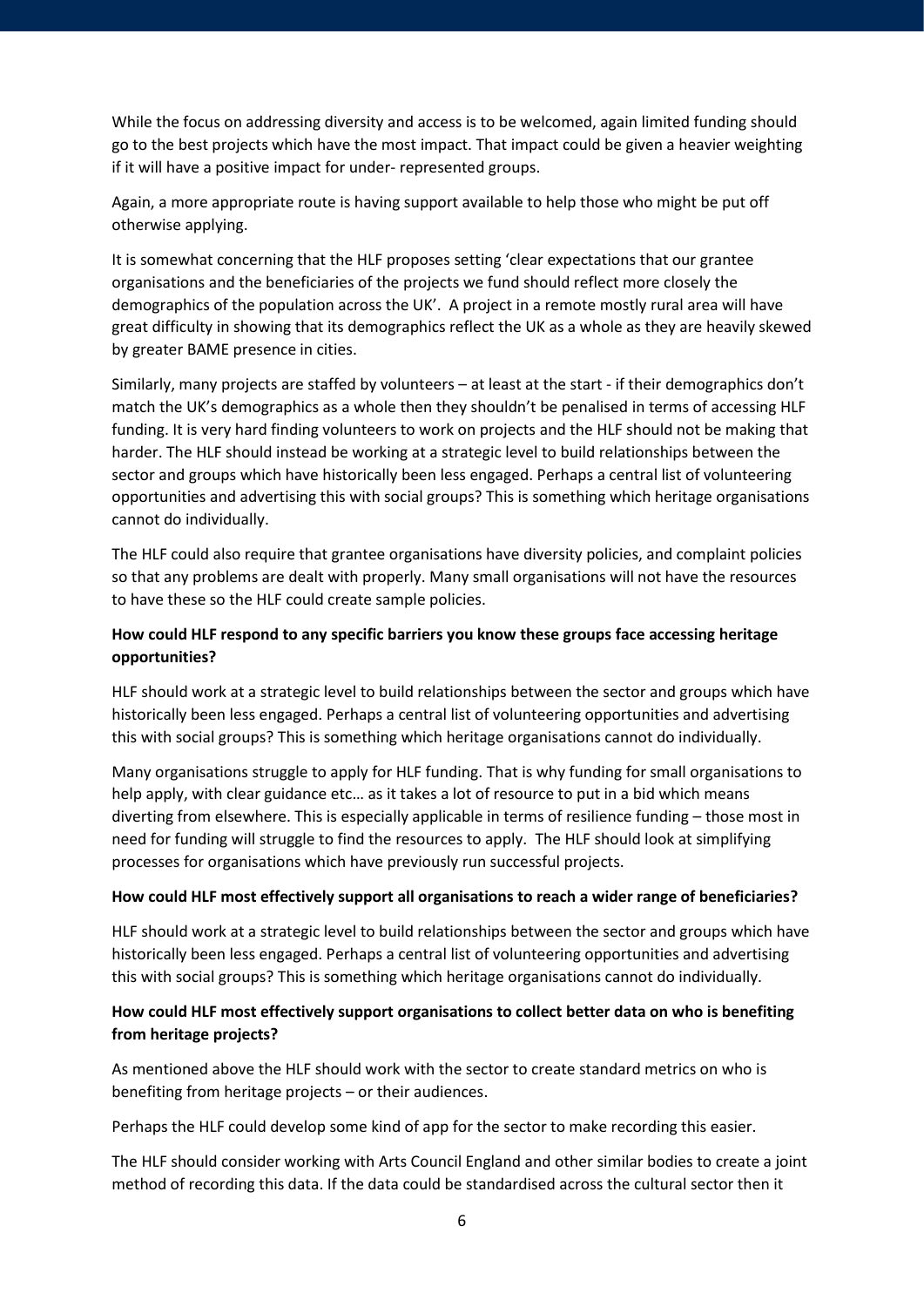would be easier for individual areas such as heritage or art to get an understanding of where they sit comparatively. Such closer working on similar challenges could also help best practice spread more easily.

However, The HLF should work to ensure that this makes reporting easier, not harder, for organisations by having data in the same format.

## **Why do you say that?**

It does not make sense for limited heritage sector funding to be repeatedly spent tackling this issue separately. A joined-up approach means that projects will be better able to bench mark against each other.

## **Achieving quality and measuring our impact**

**In 2013 we introduced an outcomes framework which forms part of our assessment and decision making process, to help us make comparative judgements of projects, alongside our view of the applicant's business case, risk and value for money. This has worked well in supporting applicants to consider carefully the difference they want to make for heritage and people, and providing the basis for higher-quality project evaluations and evidence of impact. We will continue to require applicants to produce thorough proposals for evaluation and to budget realistically for this as part of their grant.**

**For our next Strategic Funding Framework we will make some changes to the current range of outcomes we expect our funding to achieve and will set some corporate objectives linked to those as the basis of measuring the overall impact of National Lottery investment in heritage.**

**Below is the list of outcomes we propose to cover in our new Strategic Funding Framework –these will be used to prioritise funding and measure impact.**

- **1. Heritage will be in better condition**
- **2. Heritage will be identified and better explained**
- **3. People will have developed skills**
- **4. People will have learnt about heritage**
- **5. People will have greater well-being**
- **6. A wider range of people will be involved in heritage**
- **7. The funded organisation will be more resilient**
- **8. The local area will be a better place to live, work or visit**
- **9. The local economy will be boosted**

## **Do you agree or disagree that HLF should focus on these nine outcomes?**

 $\Box$  tend to disagree

## **Why do you say that?**

It is not clear whether these are numbered in terms of priority, if so we agree that heritage being in a better priority . The impact on heritage is not given enough weight in several of the options. It is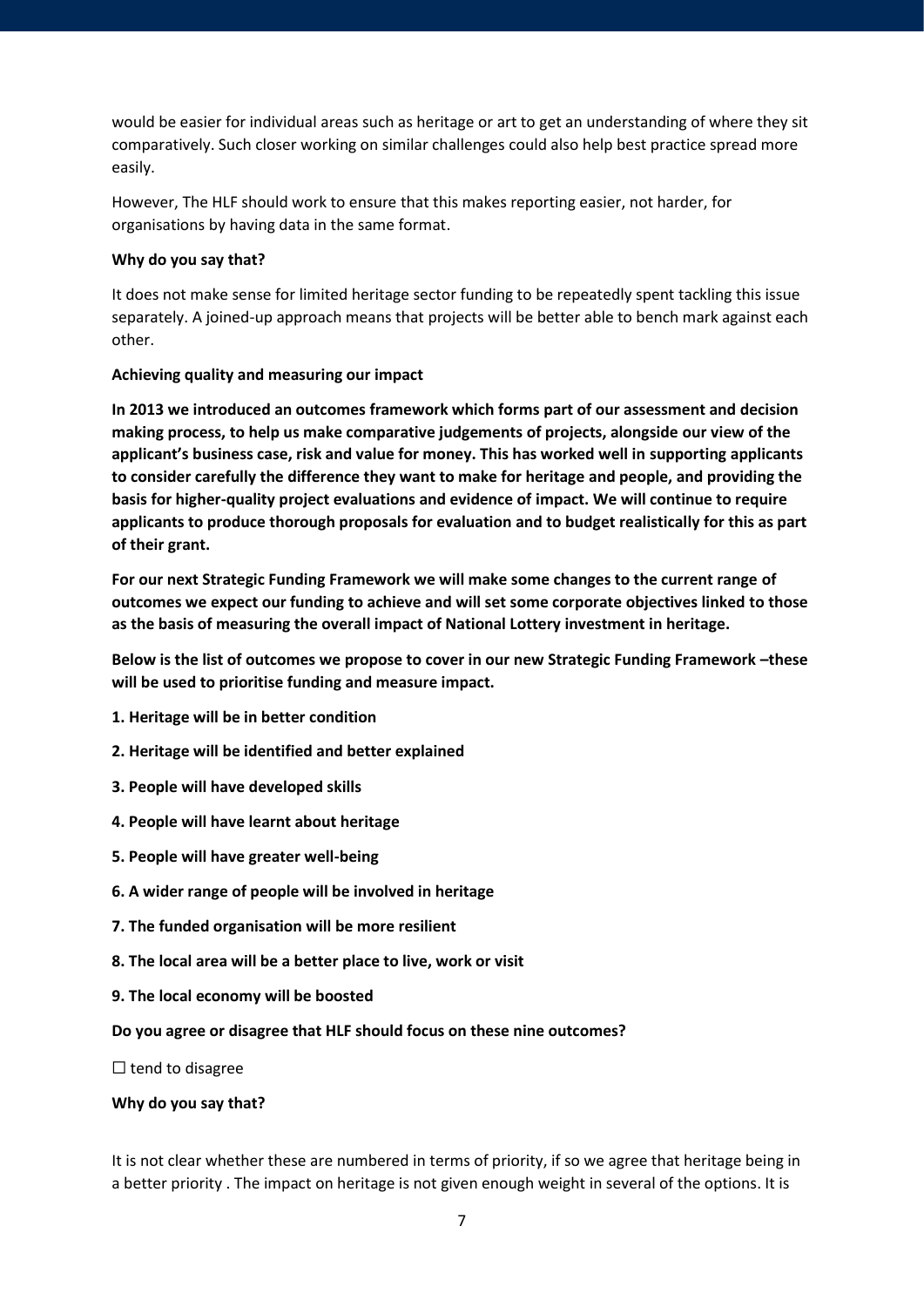important to remember that the HLF is one of the very few funding sources for the heritage sector. Its goals should not replicate other funding streams. Therefore these should become:

People will have greater well-being through heritage,

the local area will be a better place to live, work or visit due to investment in heritage and

the local economy will be boosted due to investment in heritage

There is also no mention of heritage's significance. While we agree that the HLF should not define what constitutes heritage in a time of reduced funding some attempt should be made to ensure that funding goes to the most nationally significant projects.

The current criteria will pull applicants away from a focus on heritage itself and result in limited money available to the sector being spent to achieve outcomes which are not necessarily heritage focused.

**We recognise that our funding has long delivered well-being benefits for individuals, evidenced in our evaluations, and now plan to reflect this more explicitly through 19 introducing an additional 'well-being' outcome. Well-being is gaining wider currency across the cultural sector, and there are established definitions and measures available. We want to recognise the personal well-being benefits which heritage projects achieve for those with lowest relative well-being**

# **Do you have any comments on how people might gain greater well-being through heritage projects?**

Although as above we do not think well-being should be a criterion for awarding funding it is a sensible and welcome new outcome. Once again, the HLF should work with the sector and other comparable bodies like Arts Council England to develop a standard way to measure wellbeing. This could be in the form of an app the organisations could use.

In terms of how they might gain greater wellbeing the obvious examples are through volunteering and the impacts on mental health.

The heritage sector probably has greater scope for helping people's physical wellbeing. Ideas such as 'good gym' could be developed for the heritage sector where people do physical labour. The HLF might be able to use technology to bring new people into the sector in this way. Documents like 'new ideas need old buildings' with project evidence on topics like wellbeing would be very welcome.

## **PART 3: Strategic interventions and partnerships**

**The shifting policy and operating environment for the UK's heritage continues to present significant challenges, but also opportunities.**

**We want to build on recent investments in resilience (Catalyst5 and Resilient Heritage6), and place-making (the Great Place Scheme7), and other interventions to maximise the wider impact and role of heritage in society. We want to see cultural and natural heritage at the centre of social and economic regeneration, and opportunities presented by developments in digital technology and new models of business and enterprise being seized.**

**Place-making**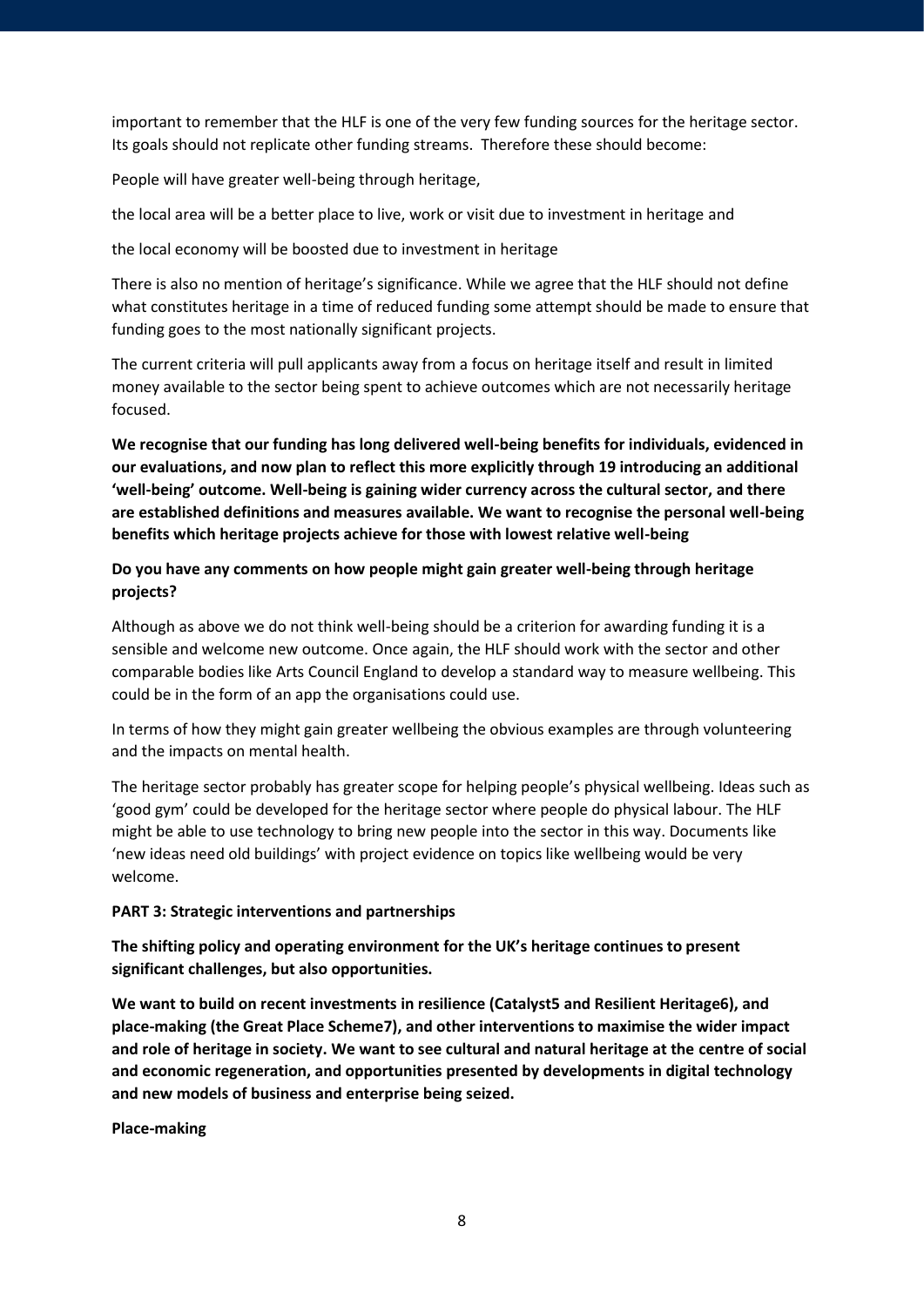**Heritage shapes how people identify with the places they live, work and play in. Yet a role for heritage is frequently missing in conversations and plans for how places can develop into the future, as shown in our 2016 research Networked Heritage8. In our next Strategic Funding Framework we are interested in developing new approaches to place-based funding that would offer an opportunity for communities of all kinds - from major urban centres to rural areas - to put heritage at the heart of their economic and social development, and to decide for themselves how to invest our funding to achieve their goals.**

**Our approach to place-based funding would cover all types of heritage, including those previously funded through programmes targeted at parks, townscapes, landscapes and places of worship and could include new areas of investment such as enabling the re-use of historic buildings for housing.**

**Do you agree or disagree that HLF should focus on putting heritage at the heart of placemaking across the UK?**

 $\Box$  Strongly agree

#### **Why do you say that?**

Yes it fits well with the Government's industrial strategy, placing making ,and housing focus. It will drive an appreciation of heritage.

#### **Who would be the most appropriate partners for HLF and what should their contribution be?**

BEIS – As part of the placemaking element of the industrial strategy. The HLF should work with funding for creative clusters to ensure that these produce good heritage outcomes

Ministry of Housing Communities and Local Government – the NPPF should be revised (currently being consulted on) to give more priority the importance of placemaking. This strategic element is not as clear as it could be.

Historic England – close working on Heritage Action Zones to rejuvenate key heritage places.

Business improvement districts – can HLF help BIDs understand heritage to the importance of placemaking.

HLF should work closely with culture and tourism in the local areas projects based in such as cultural development fund Historic England, Visit England LEPs etc to ensure the maximum benefit to projects on the ground.

**Heritage and enterprise Launched in April 2013, Heritage Enterprise was a pioneering new funding programme designed to stimulate local economic growth by unlocking the commercial potential of unused heritage buildings and sites. Analysis of the schemes that HLF has already supported, allied with feedback from sector stakeholders, confirms that there is an appetite for HLF to do more to support the regeneration potential of underutilised heritage assets.** 

**We could take a more commercial approach, encouraging projects more actively targeted towards the private sector. We might also consider whether projects could be funded through loans or a blend of loans and grants, depending on the planned end use of the building or site.** 

**It could also be more closely focussed on heritage at risk and historic assets located in the most deprived areas where there is clear market failure and that demonstrate the potential for regeneration.**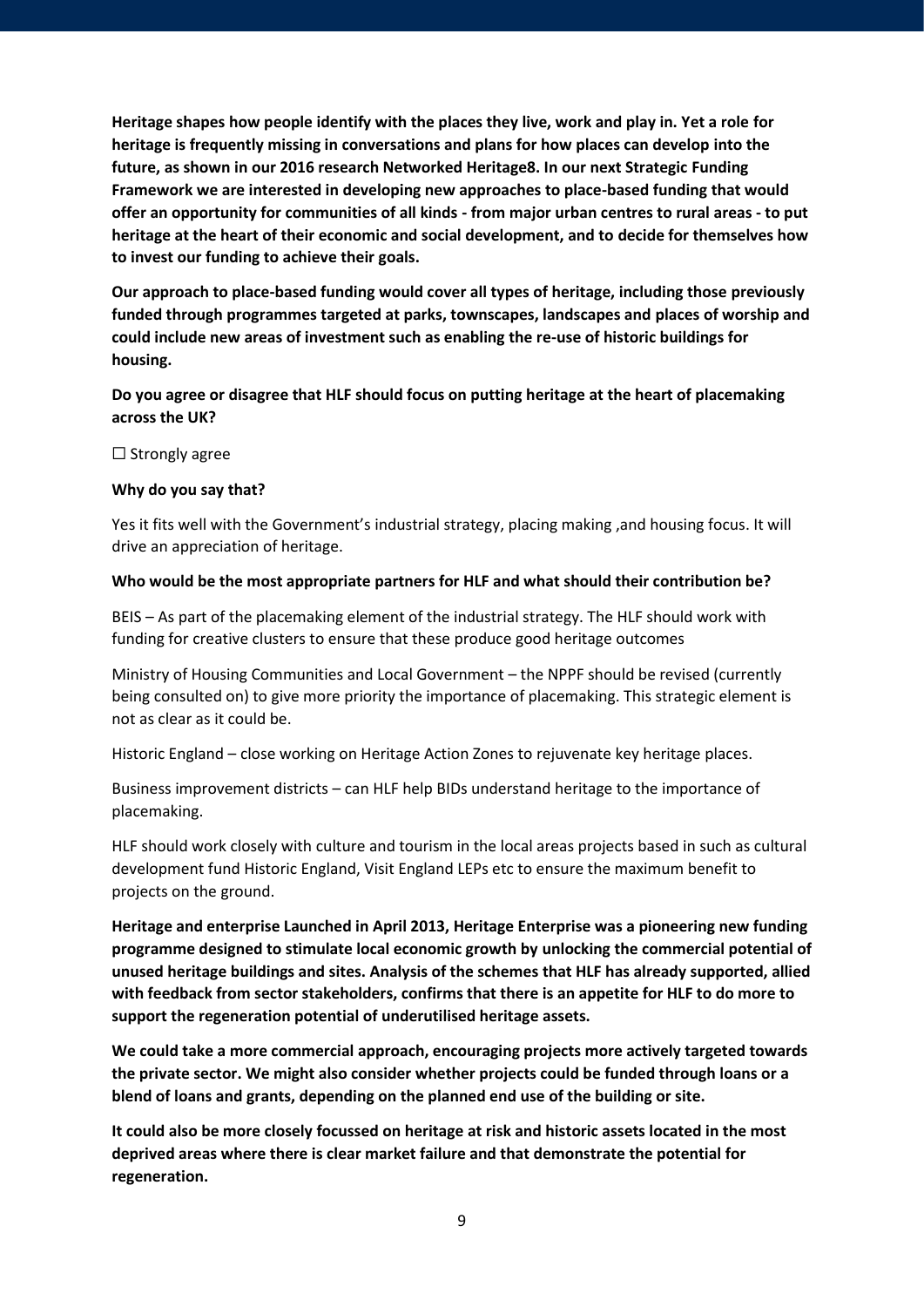**Collaboration with LEPs, Historic England and DCLG, for example, could enable HLF to achieve greater strategic impact with projects building on the Heritage Enterprise model. This might include projects that, for example, address the major challenge of industrial heritage at risk, or have the potential to address housing need.**

**22 Should HLF fund more commercially focused approaches to support projects with a focus on enterprise and skills?** ☐ **Yes** 

## **Why do you say that?**

Yes, the HLF should fund such projects while ensuring that resources are still available for noncommercially focused projects. It is important to note that it is not possible to pay back all required funding in organisations in the case of resilience bids for example. The HLF should consider moving these types of projects to funding over a longer period to create greater security.

Obtaining traditional finance for heritage buildings in a poor condition can be very challenging so this is a potential opportunity.

# **Do you have any suggestions about how HLF can best work with other organisations to support the viable reuse of existing underutilised buildings?**

The HLF should work with the Architectural Heritage Fund but also work with the banking sector to look at how obstacles to funding might be over come together. The Alliance gets numerous calls from private owners who want to fix listed buildings, often their homes, but will not be able to get HLF funding as there is no public access granted to the buildings.

Similarly, when run down heritage buildings come onto the sales market they are often marketed as 'cash buyers only' as banks won't lend on them due to the work needed– even where the end value would be more than the cost of the loan. Could the HLF partner with the AHF and others to create a heritage restoration mortgage company that gives mortgages out on such properties in return for an heritage based restoration, reinstating sash windows etc... This would have multiple benefits heritage assets would be brought back into use by those who wanted to restore them (rather than say redevelop the site), heritage craft skills would be supported and, unlike grants there would be a profit on the HLF's investment. The work could be supported by restrictive covenants to, for example, not remove the sash windows in the future.

The HLF could also explore working with large commercial property owners or their representative organisations to explore how to bring space over shops back into use in an heritage friendly and strategic way. The Federation of master builders has written a report looking at this [https://www.fmb.org.uk/about-the-fmb/newsroom/90-of-mps-say-converting-empty-spaces-above](https://www.fmb.org.uk/about-the-fmb/newsroom/90-of-mps-say-converting-empty-spaces-above-shops-could-help-solve-the-housing-crisis/)[shops-could-help-solve-the-housing-crisis/.](https://www.fmb.org.uk/about-the-fmb/newsroom/90-of-mps-say-converting-empty-spaces-above-shops-could-help-solve-the-housing-crisis/) Again, the HLF support might take the form of some kind of loan which could, in the long term increase the resources available to the HLF. This might go hand in hand with enforcement action by local councils so that resistant owners are forced to take action in relation to severely dilapidated buildings.

## **Resilience and capacity building**

**Since 2012 we have provided support to organisations working in heritage to rise to the challenges presented by reduced public funding. These have included capacity building programmes for**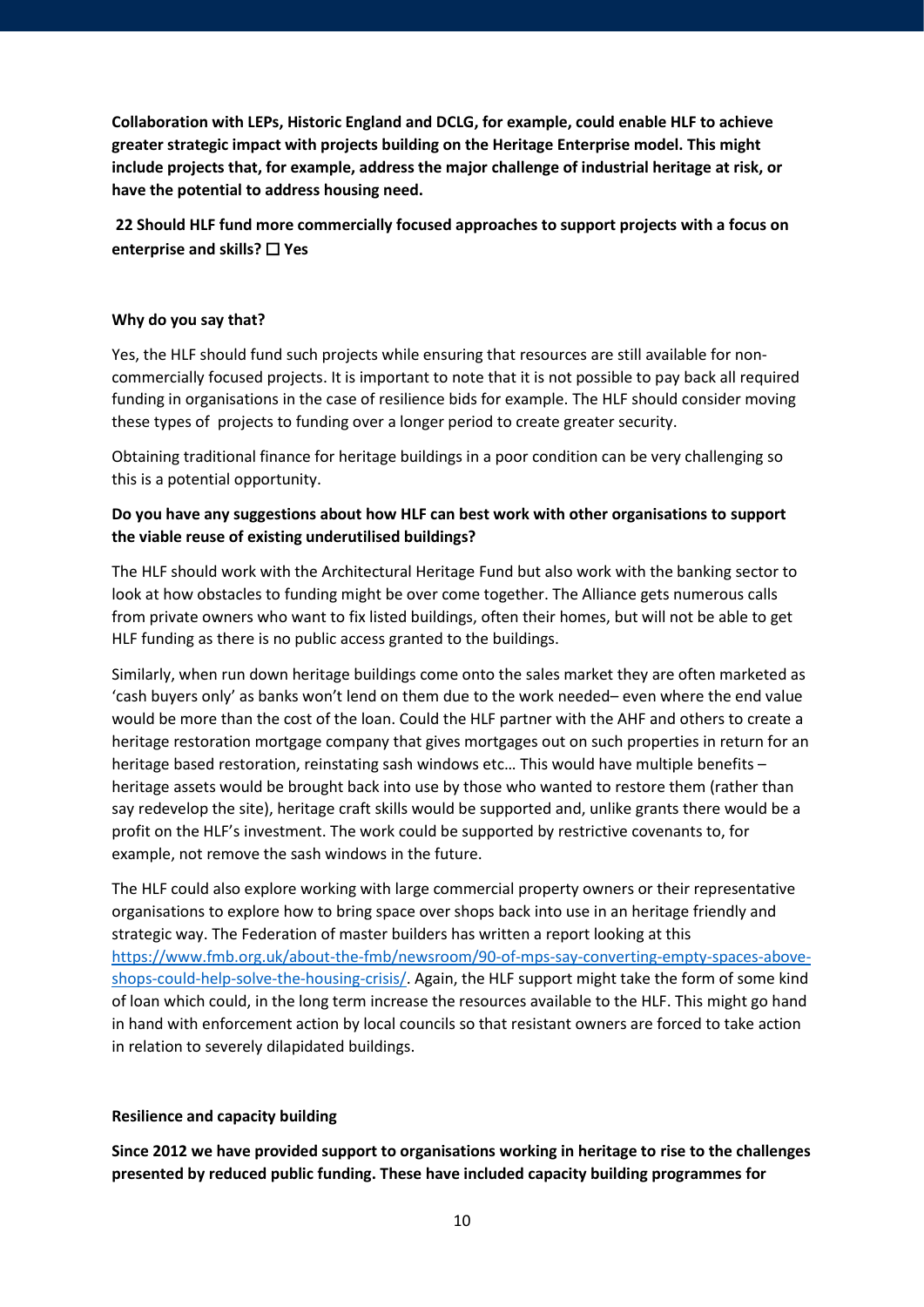**income generation, governance and fundraising skills, early-stage funding to new organisations, transition funding for previous grant recipients to review business plans, governance and strategic direction, and interventions to build endowments and increase private giving to heritage.** 

**We are committed to helping organisations to adapt to the current uncertain financial and operating context. We want to support organisations to build resilience and entrepreneurial approaches, develop new sources of income, increase private fundraising, build business and financial management skills, and to be ready to respond to opportunities presented by new sources of finance and digital innovations. When investing in the resilience of organisations, we will continue to prioritise protecting past National Lottery investment in heritage.**

**How can HLF best support heritage organisations across the UK to become more enterprising and financially sustainable? Please select and rank the top three ways in which you think HLF could do this, placing the numbers 1-3 in the corresponding box.** 

- 1. Provide funding to individual organisations to achieve strategic organisational change
- 2. Provide small-scale funding to help organisations build their fundraising capacity and skills
- 3. Fund business support training and capacity building programmes, including in investment readiness

Provide early-stage funding to support new organisations and enterprises in setting their direction

Provide funding for testing new ideas, such as the viability of new commercial activity

Other, please specify

or

HLF should not support heritage organisations to become more enterprising and financially sustainable

## **Why have you chosen these as your top three?**

It is vitally important that the HLF has funding available to help the heritage sector transition from its existing funding models, whether grant funded or membership funded, as both sources are becoming less reliable. Funding umbrella bodies can lead to multiplier benefits e.g. GTH for the rest of the sector.

Given the limited funding many heritage sector organisations have they will often need external help beyond 1, 2 or 3 years to tackle these huge structural challenges at the same time as maintaining day to day operations.

While we have said that it is important for the HLF to provide small scale funding to help organisations build their fund-raising capacity this is best achieved by an overarching programme for the heritage sector such as giving to heritage. This allows training to be given cost effectively to multiple organisations at once. The HLF should consider allocating further resources to the Giving to Heritage Programme to allow it to continue as it has proven significant return on HLF investment. It is wasteful for the knowledge and understanding created in such programmes to be lost at the end of a funding period. Other sectors are better at using lottery money to main such programmes on a long-term basis for the benefit of the sector without our having to worry about year to year funding.

The Success of the Giving to Heritage programme shows the importance of capacity building programmes and the enabling role of organisations such as the heritage Alliance. These are much more efficient to fund for the sector as a whole rather than for individual organisations. There is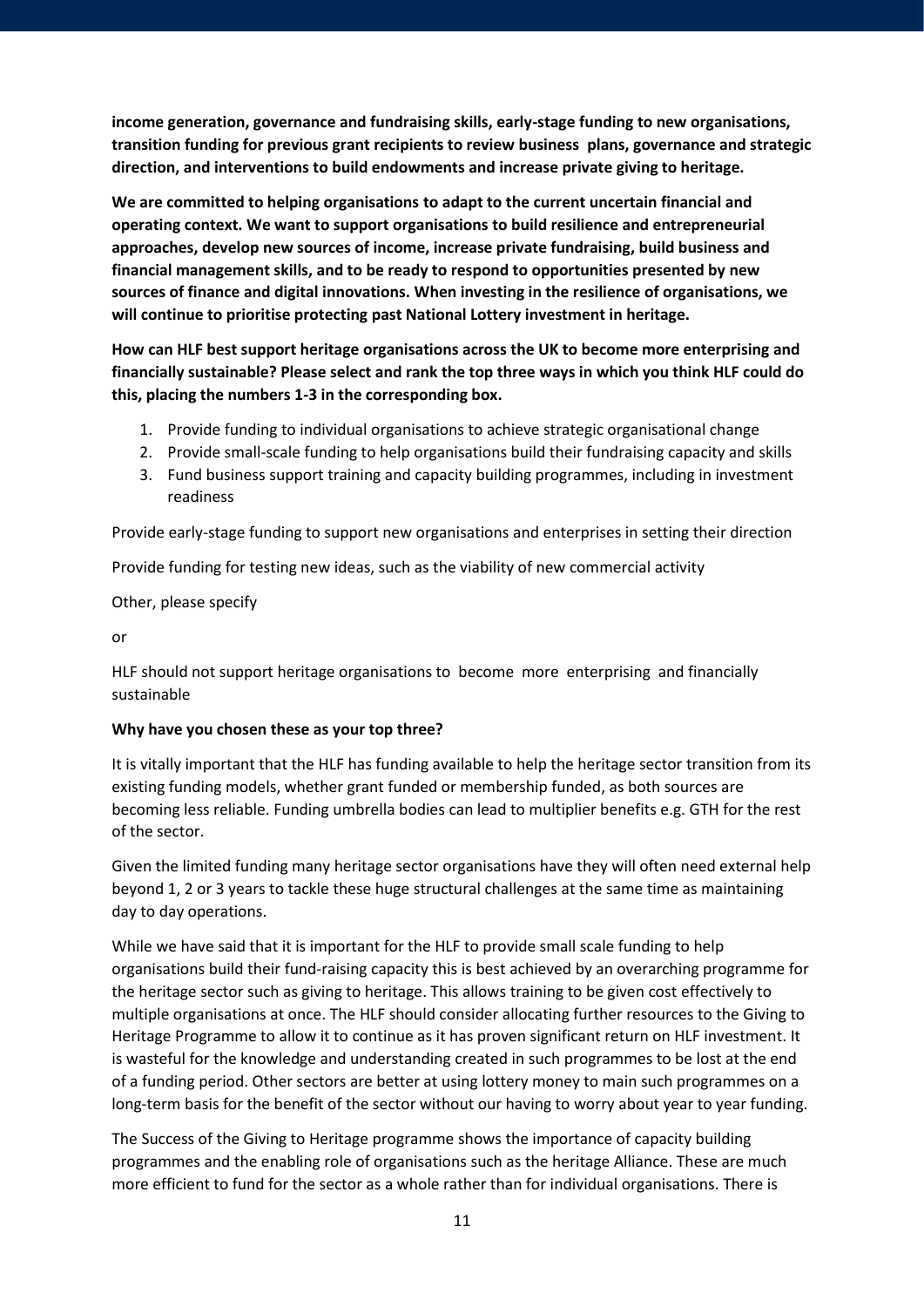scope for the HLF to support working across sectors e.g. a programme with google to support digital skills for the sector.

The HLF should consider funding equivalents in the heritage sector to Arts Council England's portfolio organisations. This would bring great stability.

#### **Non-grant finance**

**We see opportunities to make National Lottery investment go further and building the capacity of the heritage sector by offering a proportion of our funding as repayable grants, loans, or other types of social investment (an investment requiring both a social and financial return) where appropriate - for example where organisations can generate income from their HLF project or need working capital. We will continue to provide help and support in investment readiness to enable more organisations to gain the financial and other skills needed to use repayable finance.** 

**We could also use our investment to attract additional funding for heritage from others, for example, through an 'Impact Fund' model where HLF investment is augmented by funds from others, distributed as loans or equity investments. We expect to pilot some approaches to this in the near future.**

**Taken from the Heritage Lottery Fund Tailored Review TR25**

**HLF should explore whether alternative options to pure grant giving would support the sustainability of the sector. DCMS, DEFRA, DCLG and the devolved administrations should work with HLF as alternative fundraising mechanisms are developed, to support the take-up of new options where appropriate.** 

**What is your organisation's experience of non-grant finance (e.g. loans, equity investments, crowdfunding)? Please choose the description that best reflects your current position.** 

☐ **We already use non-grant finance as part of our funding mix x**

☐ **We plan to take on non-grant finance in the near future** 

☐ **We are in the early stages of exploring non-grant finance** 

☐ **We have no experience of non-grant finance, but are interested in exploring it** 

☐ **We have no experience of non-grant finance, and are not interested in exploring it** 

☐ **We wanted to explore non-grant finance but were unable to identify ways of repaying**

☐ **We have explored non-grant finance but decided not to take it on** 

**What, if anything, would make your organisation more likely to take up non-grant finance such as loans or equity investment? Please select all that apply.**

☐ **Increased knowledge or skills in financial management and business planning** 

☐ **Increased knowledge or skills in impact measurement** 

☐ **Having an income source that we could use to repay a loan**

☐ **Increased confidence among trustees about levels of risk** 

☐ **Greater flexibility on what sorts of projects we can get funding for** 

☐ **Access to funds designed for heritage and/or cultural organisations** 

☐ **Preferable rates** 

☐ **Other, please specify**

**Or**

☐ **We have no current need to use non-grant finance Why do you say that?**

We have non- grant finance in terms of membership fees, project work, sponsorship and small numbers of donations, which is probably not what the question is intended to gather. Crowd funding and more active fundraising may be considered in future. Loans may be less appropriate for our organisational model.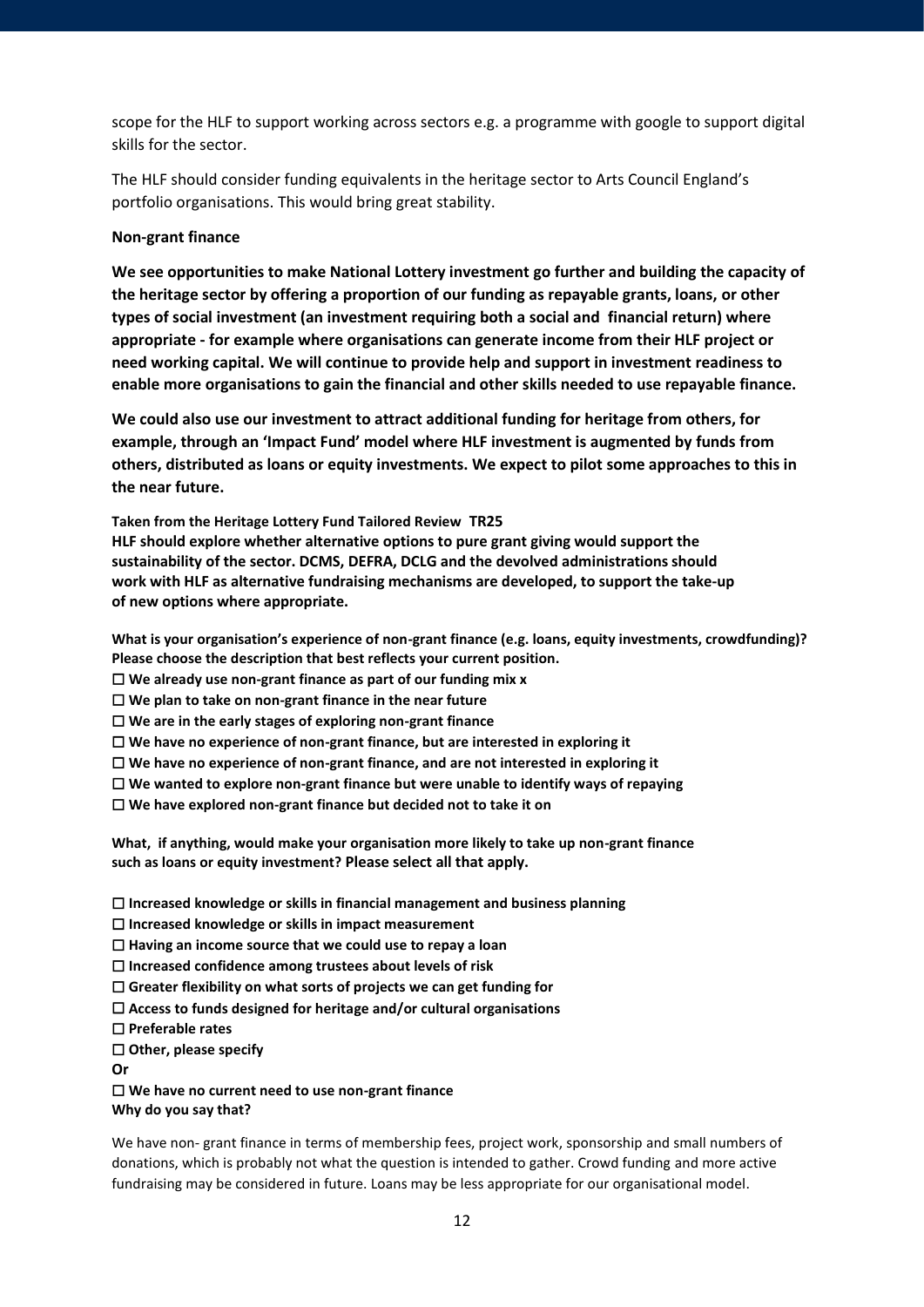**Please answer if you work for an organisation.**

**What support, if any, would be most useful for your organisation in helping you to access non-grant finance? Please select and rank your top 3.**

**2Capacity building support in financial management and business planning Capacity building support in impact measurement 1Capacity building support in income generation Capacity building support for governance reviews Greater flexibility in what sorts of projects HLF will fund Providing funding for projects as part grant/part loan or equity investment Attracting partners to invest in funds designed for heritage and/or cultural organisations Other, please specify Or: None of these Why do you say that?** 

As we have said above many organisations are in great need of capacity building funding to support a change of funding model which should see more diverse long term funding for the sector.

**Recent research by Nesta in partnership with Heritage Lottery Fund and Arts Council England demonstrated significant financial and non-financial benefits arising from a matched crowdfunding approach, whereby an institution such as HLF offered to match fund money raised by the 'crowd' for small and medium-sized projects (£4000-£40,000).**

**Should HLF provide match funding for organisations who use crowd-funding to win support for their heritage projects?** ☐ Yes  $\Box$  No ☐ Don't know x **Why do you say that?**

While matched fund raising will mean HLF resources go further and will have numerous benefits for those communities which are able to pull it off, it may harm deprived areas or more 'hidden' heritage needs e.g. umbrella bodies. In a poor area it will probably be harder to fundraise than in a wealthy area. Similarly, it will be harder for new projects or groups without any staff or infrastructure to find those will the right skills sets for fund raising in deprived communities.

HLF should consider providing clear instructions on how to go about crowdfunding if it is to become an increasingly important method of fundraising.

## **Digital**

**Digital technology can help organisations look after heritage and make it accessible to a wide range of people in many different ways from digitising historic photographs and 3D laser scanning of buildings to online access to remote sites, collecting biodiversity data and crowd-sourcing community stories. It can also help heritage organisations to thrive through improving their management, marketing, fundraising, communications and public offer.**

**HLF encourages the use of digital technology in any way that helps a project achieve our outcomes; we recognise that there is more we can do to support in this area. The Tailored Review recommends that HLF work strategically to support the sector to use digital technology effectively and to access funding for digital projects.**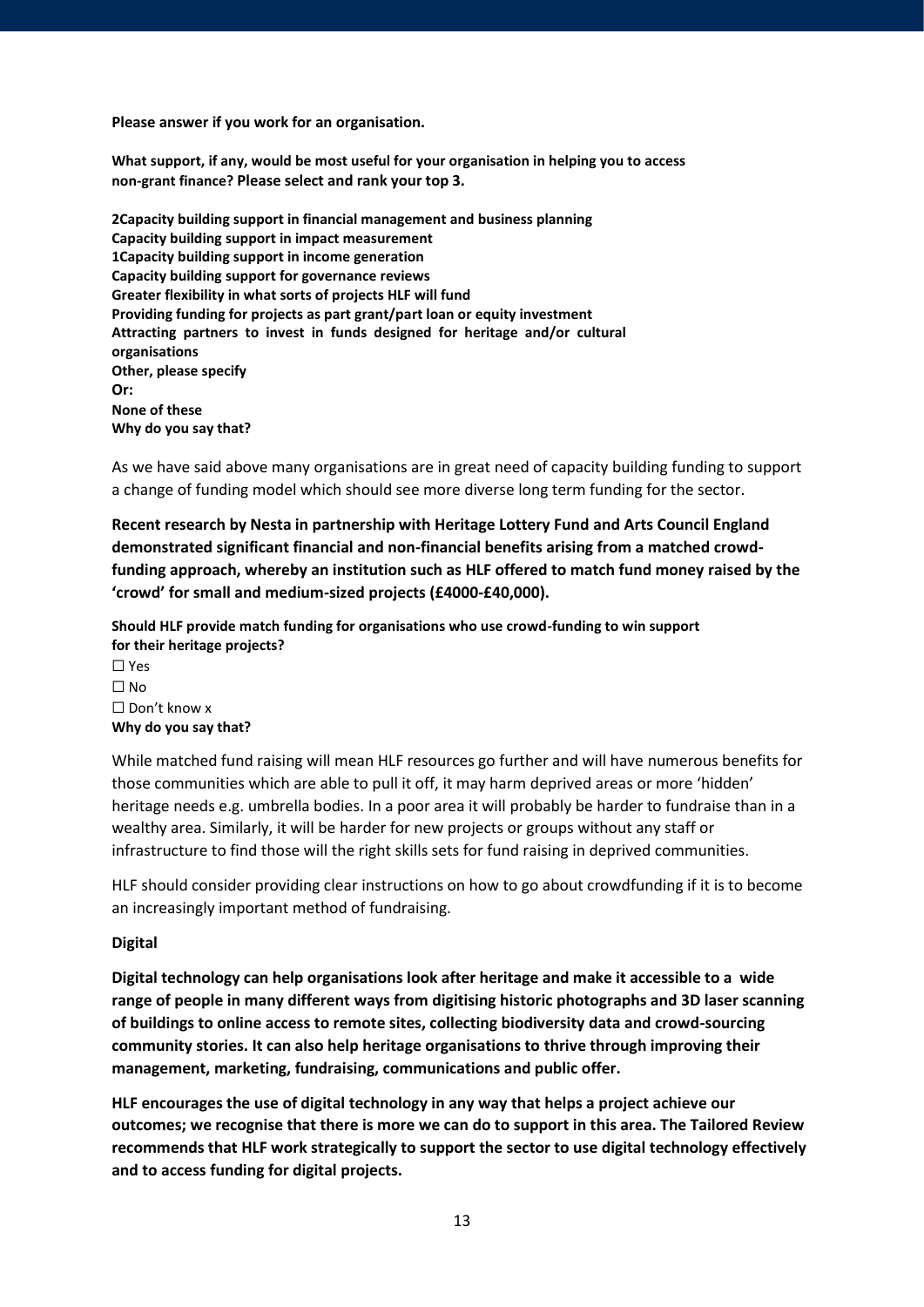**How could HLF better support organisations to use digital technology to…** 

## **a) Create and make available high quality digital content**

As mentioned above and discussed at the Heritage2020 Digital Foresight day there are multiple roles for the HLF here. 1) to help the heritage sector better understand its audiences so it understands who it's targeting better, 2) create standardised analytical tools and metrics in partnership with the sector to enable better sectoral analysis. 3) create a programme which provides digital training for the heritage sector to ensure that the sector is not left behind on digital skills. The Alliance has a GTH- style communications project for the heritage sector in mind that could be perfectly suited. Can the HLF help broker partnerships with bodies such as Google that individual organisations would not be able to do on their own?

A document which shares best practice on what works would be very useful.

# **b) Increase engagement with heritage**

Work discussed above to understand audiences and increase use with digital will help increase engagement.

## **c) Diversify audiences for heritage**

As above but the HLF could also help build partnerships with organisations which work with groups which are underrepresented in their engagement with the heritage sector.

## **D Make heritage more inclusive**

Help digitally support those whose heritage currently isn't clearly represented. For example, there is no LGTBI museum. Could the HLF help create digital museums on various topics? These could be repositories of work from varies HLF projects from around the country.

## **E Increase organisational efficiency and resilience**

As above the continuation of resilience funding is vital to ensure that heritage organisations can put in places the changes needed to make the most of digital.

Again, as above, there is work to do to help improve standardisation across the sector on measuring analytics etc on digital. This will mean that people don't have to re-learn skills in new jobs etc.

However, as stated above digital investment has the potential to transform many smaller heritage organisations. Can the HLF look at commissioning a basic CRM or other back office type systems that could be transformative in terms of efficiency and resilience but can be very expensive for individual organisations to acquire individually?

Could the HLF look at creating a chatbot Artificial Intelligence for the sector which could perform simple repetitive tasks such as answering questions about products or service which could free up staff time for much more difficult work which would mean limited money goes further.

The HLF should explore creating a digital space for brokering partnerships and share good practice both at local and national level.

## **F Build the digital literacy of staff, volunteers, and trustees/governors**

A programme like the giving to heritage training programme but for digital skills/ partnerships with digital organisations such as google/ online guides/ standardisation across the sector.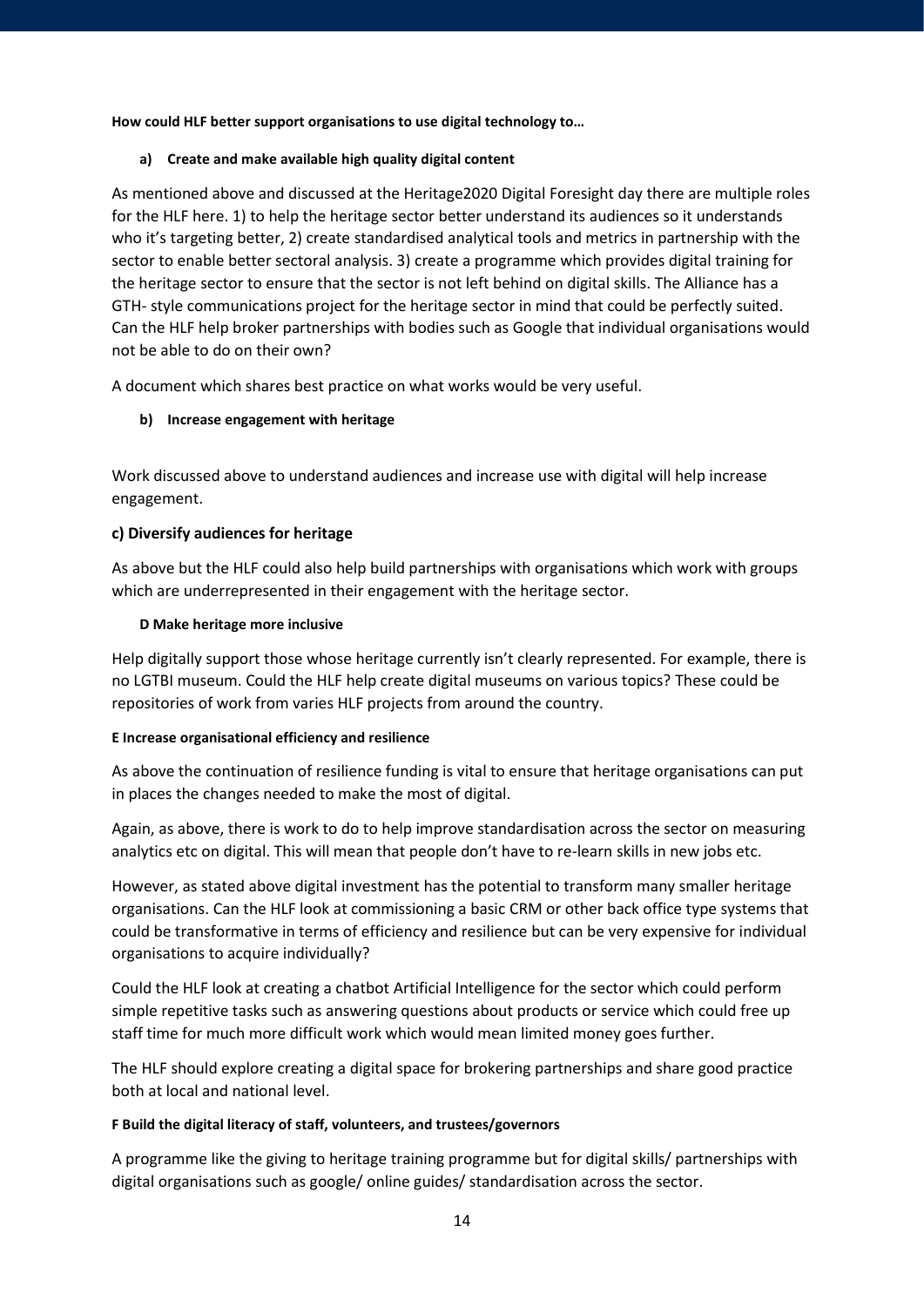The Alliance has a project in mind we could run with HLF money to address these issues.

**How could HLF help organisations ensure that their digital content is accessible to the public now and safeguarded for the future?**

The HLF should work with National and Local archives to ensure that content is recorded in a logical way.

**How could HLF support innovation in the use of digital technology by organisations that look after heritage and engage the public with it?**

The HLF should look at developing open source platforms cheaply for smaller organisations in the sector to use and adapt e.g. CRMs which could then be adapted for particular organisations. This prevents the sector spending limited funds on the same things repeatedly.

**<http://www.comresglobal.com/wp-content/uploads/2018/01/HLF-FINAL-ENGLISH-VERSIONf.pdf>**

#### **International TR13**

**HLF should support the projects and organisations it funds to promote themselves and the sector internationally, and to engage further with the GREAT Britain campaign and tourism campaigns led by the devolved nations.**

**Taken from the Heritage Lottery Fund Tailored Review**

**We are looking at what we can do to support the sector to take up new opportunities for growth and learning. More opportunities can be opened up by broadening the UK heritage sector's international engagement and global reach. In 2017, together with the British Council, we brought together heritage and tourism leaders and practitioners to discuss our potential role in supporting international engagement. We are interested the role we can play in supporting heritage organisations to promote themselves and the sector internationally, exchange knowledge and support tourism campaigns.** 

**How could HLF support the heritage sector to engage internationally and deliver benefits for the UK? Please select all that apply.**

☐x **Support for UK heritage organisations to promote themselves internationally**  ☐ **x Support for knowledge exchange with organisations overseas**  ☐x **Work strategically with partners to develop heritage-led inbound tourism**  ☐ **x Other, please specify**

All three of these are important ideas which should be explored to help bring new resources within the UK heritage sector. While the UK Heritage Sector is world leading, many organisations are too small to resource international programmes on their own. The HLF could consider having a few staff working to broker projects for the UK heritage sector overseas. This could work closely with Visit Britain for example.

When launching his Heritage Statement last December, the Arts, Heritage and Tourism Minister spoke about an "internationalist, outward-looking Britain" and indeed many UK heritage organisations do get involved internationally. Often this is borne out of fundamentally altruistic motives or as part of staff development/recognition, rather than supporting wider business strategy.

Assistance from the HLF in building capacity within the UK heritage sector to engage more purposefully with international partners would be welcome. This could be in the shape of training and advice about working overseas, travel grants, acting as a broker to get the right expertise to the right opportunity and/or championing the role heritage can play in cultural diplomacy.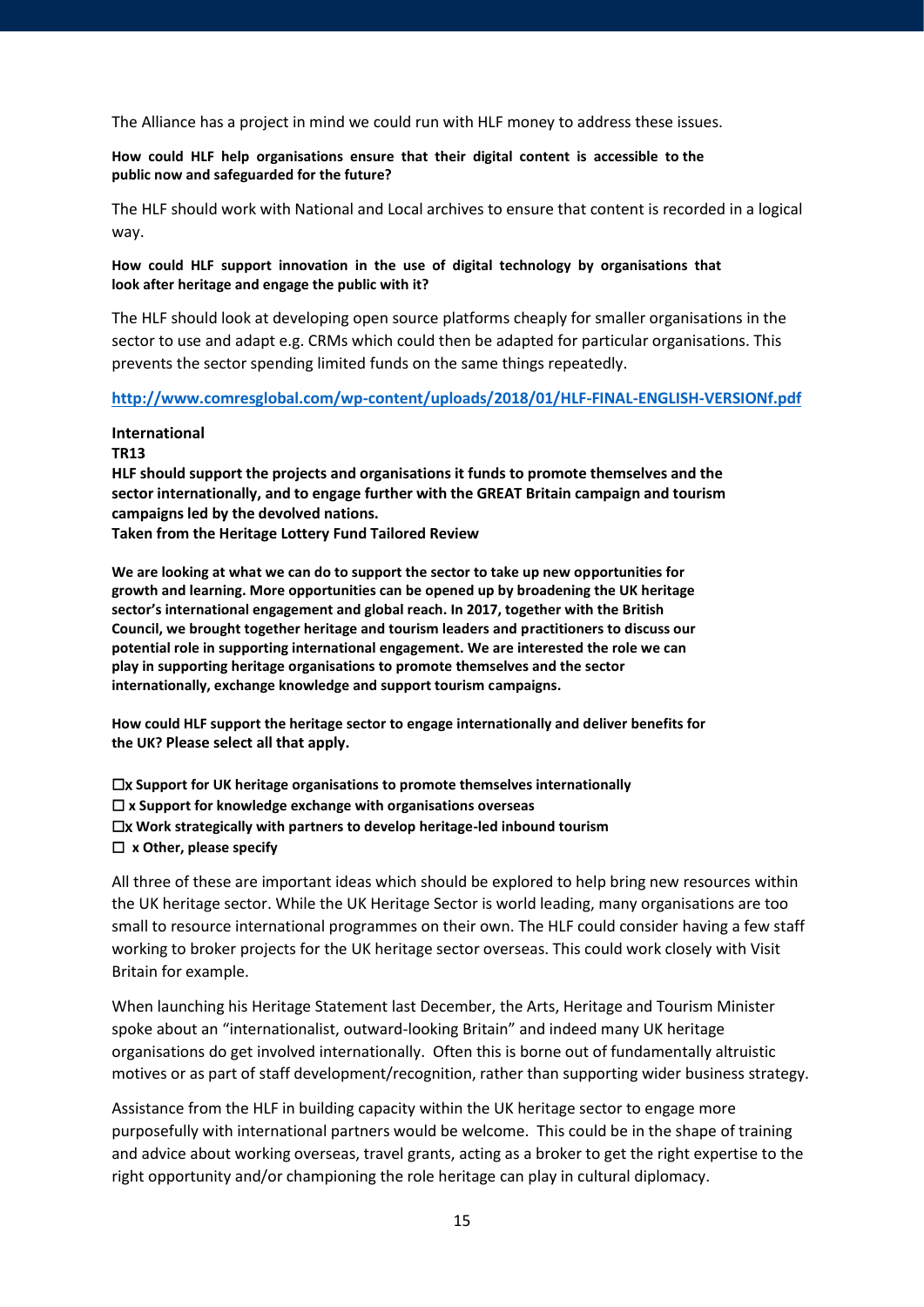We are publishing a report on the work of Alliance members internationally. This is currently embargoed by can be found here but please do not share this further at present: [http://www.theheritagealliance.org.uk/tha-website/wp](http://www.theheritagealliance.org.uk/tha-website/wp-content/uploads/2018/03/THAFinal_Spreads.pdf)[content/uploads/2018/03/THAFinal\\_Spreads.pdf](http://www.theheritagealliance.org.uk/tha-website/wp-content/uploads/2018/03/THAFinal_Spreads.pdf)

The report makes a number of recommendations:

Support for backfilling posts especially when senior expertise is diverted from small organisations.

Travel bursaries to help promote exchanges of heritage professionals and students in support of project work.

A Heritage Alliance event with partners to explore international engagement and funding opportunities.

A similar initiative to facilitate international exchange in a heritage context.

Visa exemptions for accredited experts and academics in the field should be considered. Any visa system should be based on skills required, not on salary levels, and work both ways – exporting as well as importing key skills .

Funders might consider the benefit of allocating small grants to cover translating training resources and other outputs where appropriate.

The British Council, Historic England, Heritage Lottery Fund and the Foreign Office should consider where and how heritage and heritage ngos can be a positive resource, integral to their international work.

## **involving the public in our decision making**

**Should HLF involve the public in decision-making?** x☐ **Yes** ☐ **No**  ☐ **Don't know Please answer if you think the HLF should involve the public in decision-making. Why do you say that?**

Yes, but with some caveats. It is important that the process should be open and fair and give communities the opportunity to be engaged it is also important that decisions rest with professionals within the sector. However, local communities may not easily understand the benefits of funding some more 'hidden' heritage projects which benefit the sector. For example, resilience projects or those like Giving to Heritage which are sector rather than public facing yet have been transformative on the ground.

**What options for involving the public in National Lottery Funding for heritage projects should HLF explore? Please select all that apply.**

☐ **Involve communities (geographical or communities of interest) in setting priorities for HLF funding**

☐ **Involve local communities in deciding on funding in a specific geographical area through e.g. a people's panel**

☐ **Partner with community grant-making organisations to deliver grants through them** x☐ **Have beneficiary groups represented on decision making panels for targeted funding e.g. for young people**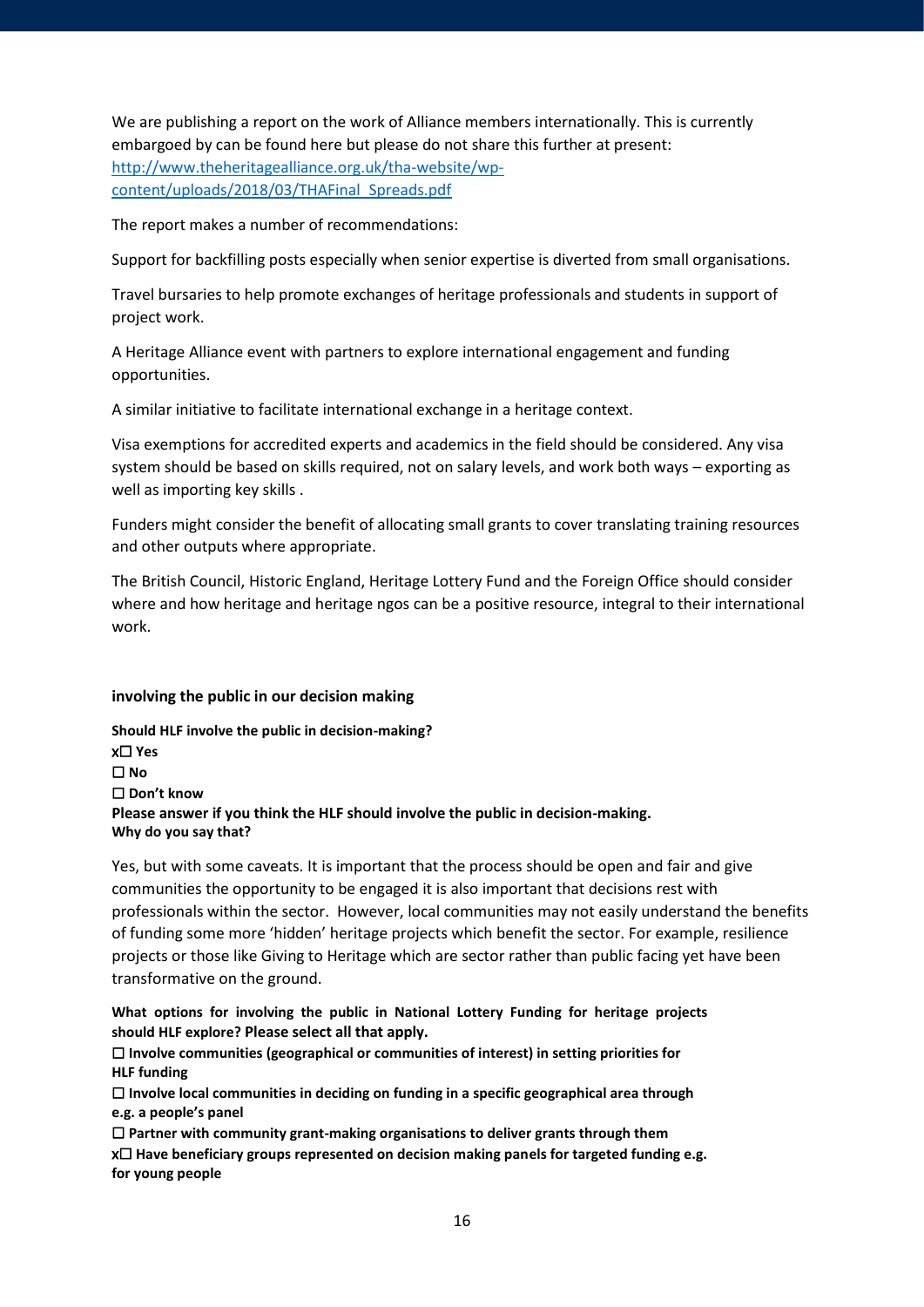## ☐ **Involve National Lottery players in distributing money in their local area and/or nationally through public voting on projects linked to ticket purchase** x☐ **Public voting linked to a TV programme or online content** ☐ **Other, please specify**

It makes sense to involve beneficiary groups represented. I think the key is to provide a voice without losing expertise which might happen if the public were making a decision alone. The TV programme idea is a good way to highlight that playing the lottery is a key way to support good causes such as heritage. For example, the restoration programme with Griff Rhys Jones was very successful in building appeal for the sector. More people could be persuaded to play the lottery if it could be rebranded as a way of giving to good causes which also had the opportunity for you to win money. However, these aspects should be restricted to public facing funding rather than the support for projects which bring 'hidden' benefits to the heritage sector such as resilience bids.

**And what level of grant should we consider this for? Please tick the level of grant for each option.**

| <b>Options</b>                                                                                                              | <b>Under £10k</b> | £10k - £250k | £250k - £2m | Over £2m         |
|-----------------------------------------------------------------------------------------------------------------------------|-------------------|--------------|-------------|------------------|
| <b>Involve communities</b><br>(geographical or<br>communities of interest) in<br>setting priorities for HLF<br>funding      |                   |              |             |                  |
| Involve local communities in<br>deciding on funding in a<br>specific geographical area<br>through e.g. a people's panel     |                   |              |             |                  |
| <b>Partner with community</b><br>grant-making organisations<br>to deliver grants through<br>them                            |                   |              |             |                  |
| <b>Have beneficiary groups</b><br>represented on decision<br>making panels for targeted<br>funding e.g. for young<br>people | X                 | x            | X           | $\boldsymbol{x}$ |
| <b>Involve National Lottery</b>                                                                                             |                   |              |             |                  |
| players in distributing money                                                                                               |                   |              |             |                  |
| in their local area and/or                                                                                                  |                   |              |             |                  |
| nationally through public                                                                                                   |                   |              |             |                  |
| voting on projects linked to                                                                                                |                   |              |             |                  |
| ticket purchase                                                                                                             |                   |              |             |                  |
| Public voting linked to a TV                                                                                                |                   | x            | x           |                  |
| programme or online content                                                                                                 |                   |              |             |                  |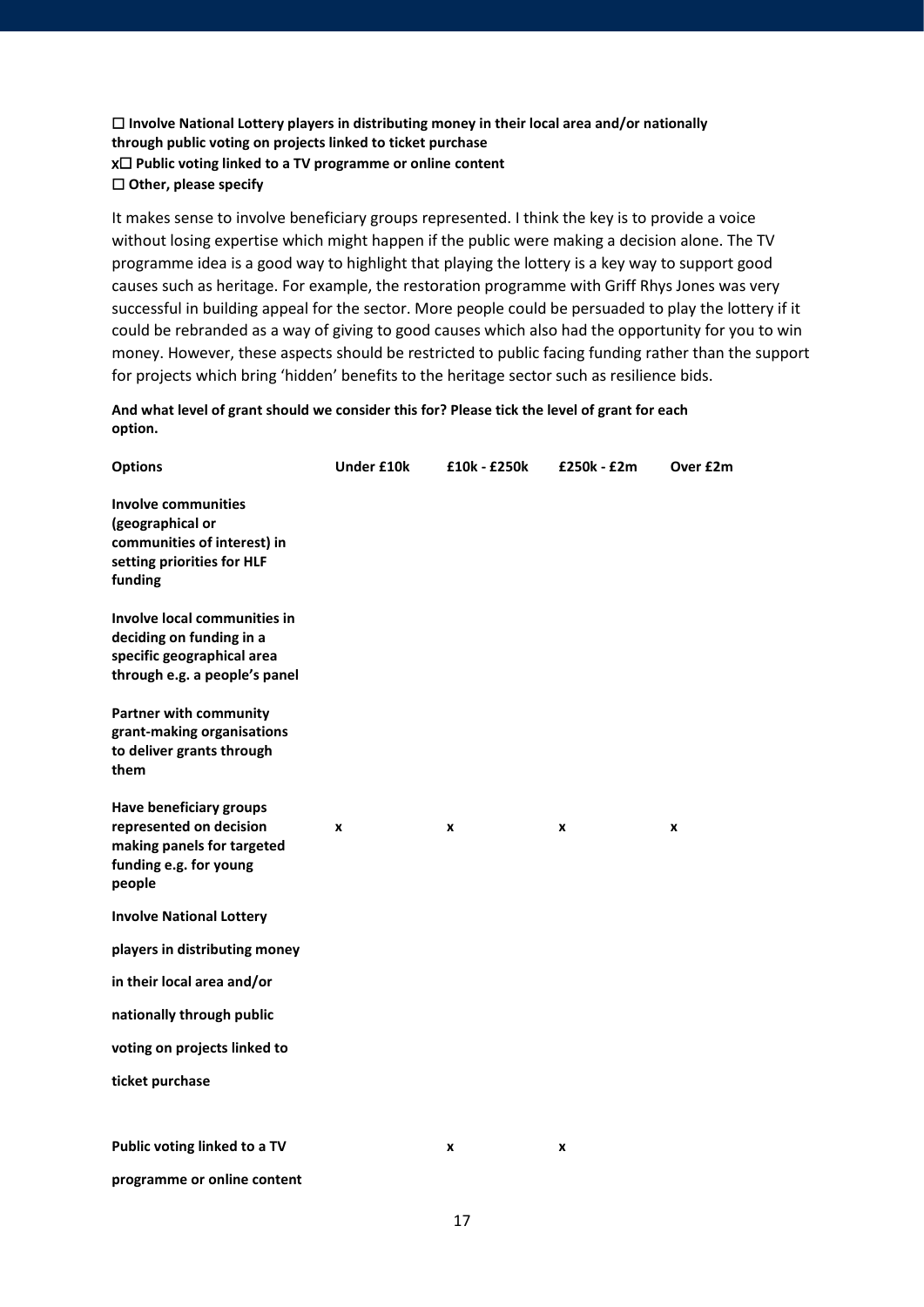## **PART 4: Our Portfolio Our portfolio**

**We are committed to improving our application processes and making it easier for people to apply for grants for all types of heritage. We want our next SFF to be flexible and enable us to respond quickly to new areas of need and opportunity as they emerge.** 

**We expect to offer open funding opportunities for any type of heritage, with grants starting below £10,000, as well as:**

**Strategic campaigns, which may be UK-wide or locally based, and will be timelimited, to attract applications for types of project missing from our portfolio**

**Partnership initiatives, including non-grant finance, on issues such as place-making, as set out in part 3;**

**Innovation funds, which could be small-scale partnership interventions to test ideas and drive progress in areas such as developing new business models.** 

**This will reduce the number of separate grant programmes we offer, which will enable us to provide clearer routes to funding for applicants.** 

**We will provide new guidance and resources to support applicants with projects focusing on specific types of heritage such as landscapes, places of worship, parks or townscapes, to ensure that the good practice achieved through our investment to date is embedded in the new open programme and our future approach to place-making.** 

**We may set specific requirements for certain types of project where our evaluations of previous strategic initiatives demonstrate clearly what works and produces the greatest impact. For example, we would expect future work-based skills training projects to be based on the learning from Skills for the Future9.** 

**Each year we will review the need for strategic campaigns and will advertise new funding opportunities in advance so that applicants can plan with confidence.**

**TR 14 HLF should better and more consistently embed learning from project and programme evaluations into the organization, using lessons about successes and failures to inform programme design, strengthen the advice given to applicants and ensure decisionmaking is focused on building a sustainable sector.** 

**Taken from the Heritage Lottery Fund Tailored Review**

#### **The open grant programme**

**For funding up to £10,000 and from £10,000 up to £250,000 we plan to accept applications at any time, for any type of heritage project.** 

**These will be single-round applications (as now) with decisions made on an application in around 8 weeks.** 

**We propose to increase the upper ceiling for single-round applications from the current £100,000 to £250,000 which will enable a wider range of projects to benefit from a quicker decision and simpler application and monitoring processes.** 

**For grants over £250,000 we will set out our priorities for support following this consultation, for example, priorities for heritage and people as identified in part 1. We**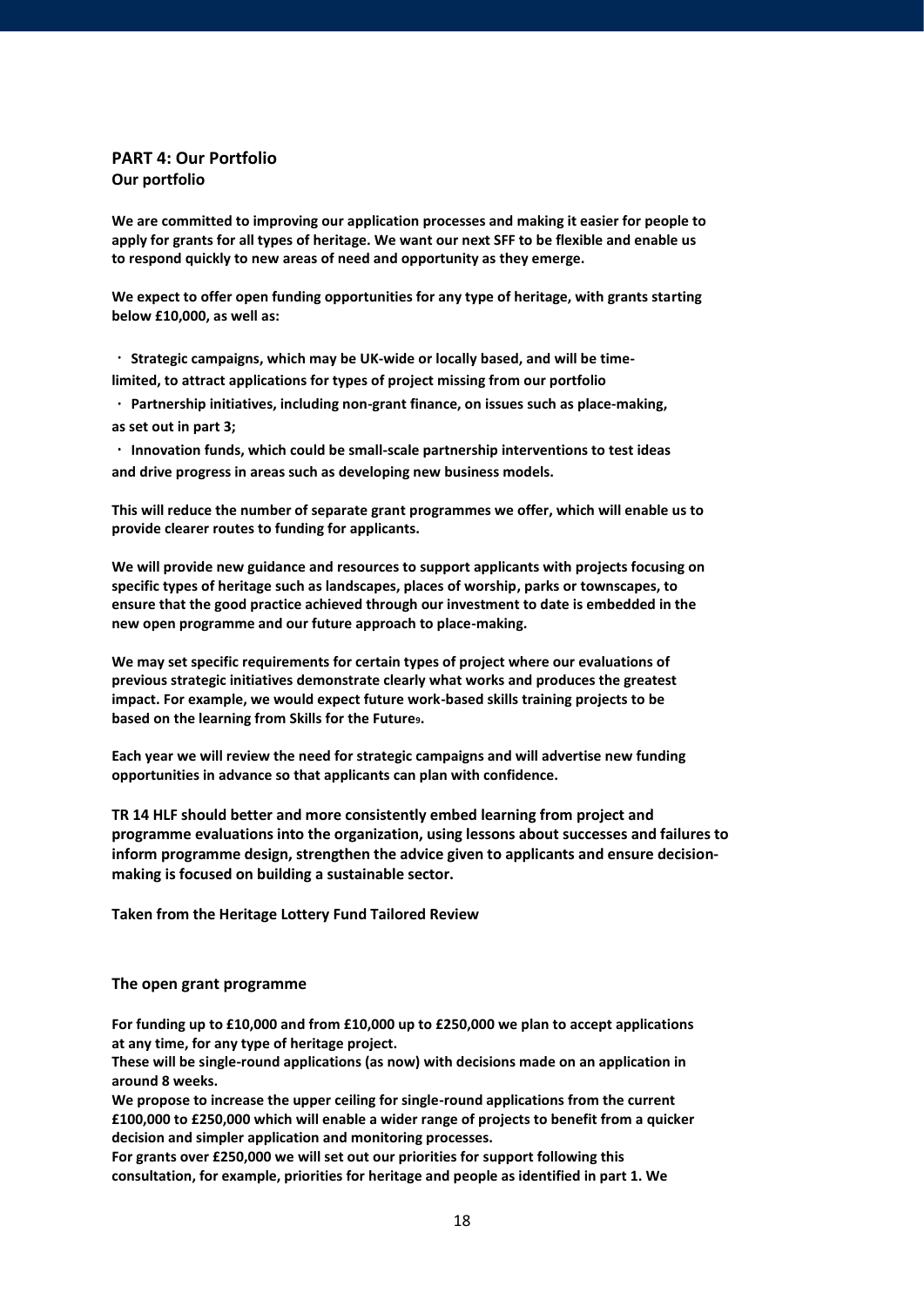**expect to accept applications around four times a year, as we do now.** 

**We will have proportionate requirements and processes for each of the grant levels under the open programmes:** 

- **Under £10,000**
- **£10,000-£250,000**
- **Over £250,000**

#### **Do you have any comments on our proposal for an open grant programme for all types of heritage project?**

We support the Historic Religious Building Alliance statement regretting the loss of a dedicated grant scheme providing ring-fenced money for churches, parks etc... This allowed HLF to distribute its funds strategically and provided a tailored process for applicants. The clear parameters of the scheme gave transparency, and ensured a level playing field.

We are pleased that HLF have guaranteed funding to places of worship for a second year. We believe there is a strong case for this to be extended, and to apply to grants for repairs. This would help HLF to focus its funding strategically on a particular class of heritage asset with known issues. Similarly, there is a case for ensuring continued funding for parks to ensure that the HLF's sustained and transformative investment in parks over previous years is not undermined.

The HLF should at least ensure that it is monitoring which categories of heritage projects are funded to ensure that it is able to respond to particular problems.

We echo Historic England's concerns that an open grants programme will favour organisations that are better resourced to make applications and/or already deliver community activities as part of their core business. This makes it more difficult for less experienced groups to compete for funding. Under an open grants programme HLF will need to provide less experienced or less well-resourced groups with adequate support and guidance.

A simpler application and guidance will be key to making HLF funding more accessible. This will help drive uptake in disadvantaged areas and by underrepresented groups. We also welcome the ability to be able to apply for funding at any time.

Do you agree with the proposal that we increase the ceiling for single-round grants from £100,000 to £250,000? ☐ Yes x  $\Box$  No. ☐ Don't know

Why do you say that?

This helps reduce the administrative burden on organisations. However, there should be safeguards in place to ensure that more money than necessary is not claimed.

The HLF should be able to offer to fund some aspects of a project but not others. This would minimise the administrative burden on organisations. It would also allow them to get on with work which is acceptable to the HLF. The HLF could also consider providing funding provided the project is changed in someway. This could save the arduous process of a reapplication.

As mentioned above it is important to ensure that HLF helps mitigate controversy in projects that result in other parts of the sector opposing them. This could perhaps be achieved by allowing modifications to a scheme, if approved by HLF, without fear of losing funding. There could also be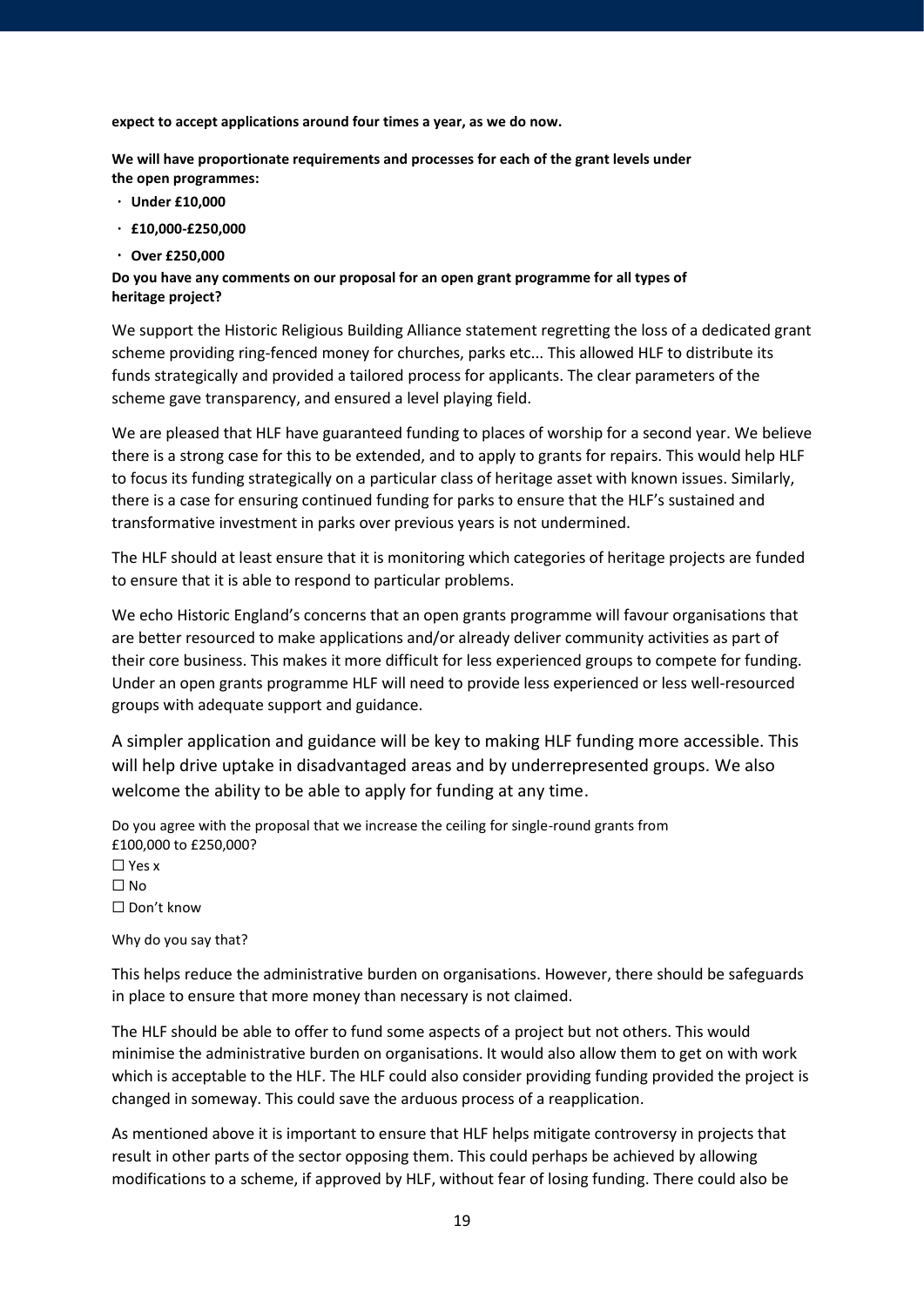consultation with amenity societies on plans which go beyond simple repair and restoration for Grade I or Grade II\* buildings.

**We currently have no upper limit on the value of our grants. In the current Strategic Framework since 2013 we have made 20 awards over £5m and up to £19.7m, and given the green light to 11 further projects to develop their proposals. With a lower annual budget, should HLF set an upper limit on awards?**  ☐ **Yes** ☐ **No x**

#### **If you do think HLF should set an upper limit on awards, what should that limit be?** Not answered

#### **Why do you say that?**

There may be exceptional projects which would exceed any upper limit which it may be worth the investment to fund. An artificial upper limit would be unhelpful and could result in historic buildings/sites at greatest risk being lost altogether.

#### **How should HLF strike a balance of offering larger and smaller awards?**

HLF should give equal weight to smaller and larger grants based on them meeting criteria for impact.

#### **Strategic campaigns**

**We propose to introduce strategic campaigns which will be time-limited and could be delivered across the UK or within a single region or country. They will enable a shorter-term emphasis on specific opportunities such as encouraging more applications from certain groups or areas, or running alongside events or anniversaries. They may be offered at any level of grant.** 

**Strategic campaigns will be focused on needs or opportunities we have identified. They could be based on particular areas of heritage, or aspects of people's engagement with it (e.g. skills, well-being), or a particular beneficiary group (e.g. young people), or crosscutting needs (e.g. building resilience or digital capabilities across the sector).** 

**We will also continue to make strategic interventions in partnership with others as opportunities arise, for example through solicitation of bids to meet strategic needs or programmes that will drive innovation and build capacity across the sector.**

#### **What needs or opportunities should HLF prioritize for strategic campaigns in the early years of the next Strategic Funding Framework?**

A key campaign should be resilience as many organisations need that in the current environment. This is harder than other types of projects to fund raise for.

We recommend consulting with Heritage2020 and suggest supporting the culture is digital project to help bring the sector closer into line with best practice. As mentioned above the Alliance is keen to run a GTH similar skills.

**For certain types of strategic campaign we could consider making grant offers at a fixed rate – for example, we would announce in advance that we want to make say 10 awards of £1m to address a specific strategic need or opportunity, and invite proposals. Do you see benefits in HLF offering fixed rate grants for certain types of project through strategic campaigns?**  ☐ **Yes** ☐ **No**  ☐ **Don't know x**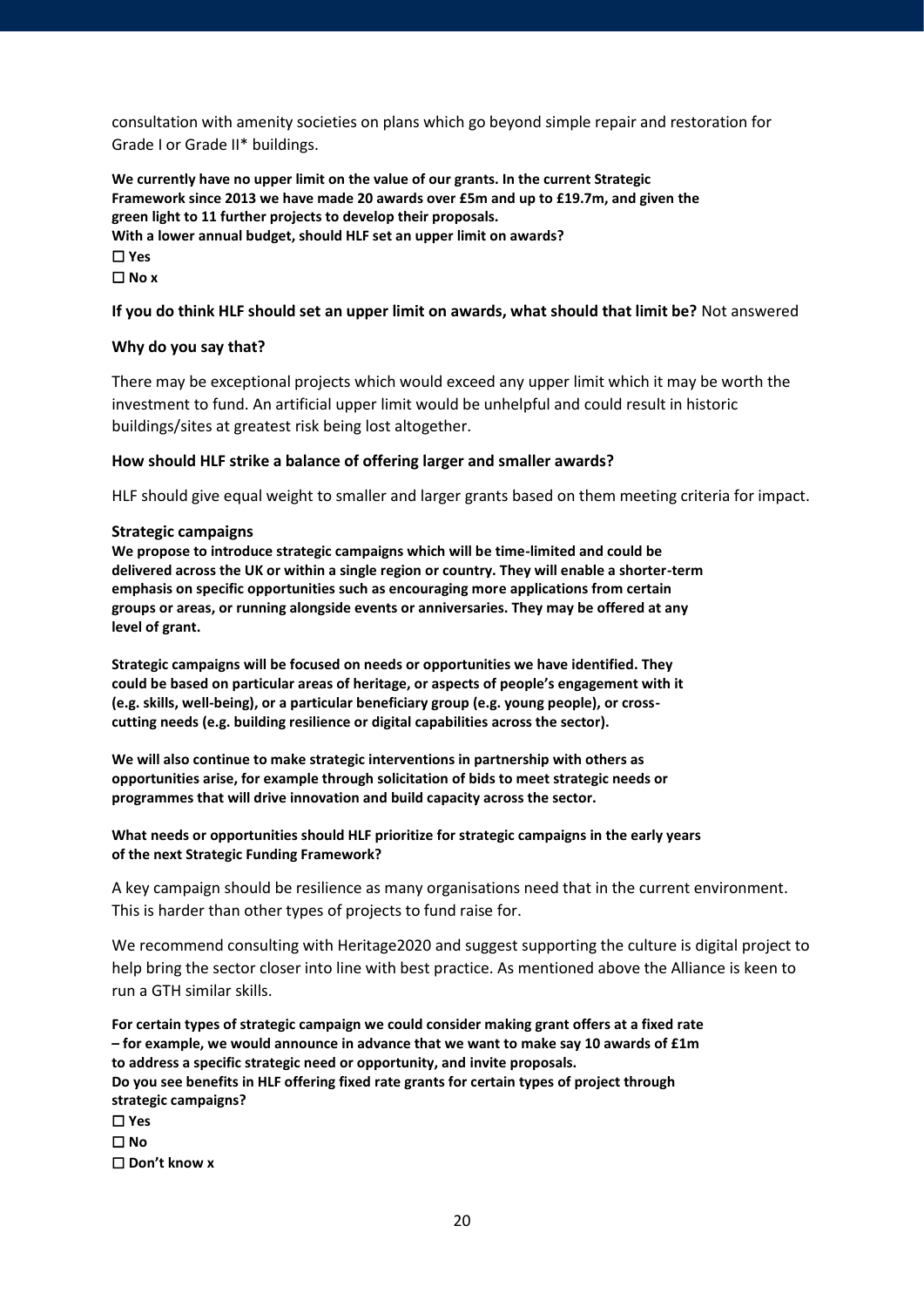More research is needed. This might work where an agreement could be reached on certain projects at a certain price e.g. a CRM or for staffing costs for a set project. However, this risks the HLF using funding on topics where more impact could be had in other areas of the sector. It is important to judge each applicant on its benefits. Projects which would not otherwise receive funding should not get funding simply to reach a pre-announced spending level.

## **Partnership funding**

**We want to maximise the value and benefits achieved through National Lottery investment in heritage while ensuring that the projects we support are financially viable and sustainable. We can provide support for organisations to develop their fundraising capacity and skills and expect to offer more resources to help organisations improve their governance, business and financial planning skills in future. There are a number of ways in which we could ensure that we are contributing financially to projects at the right level and realistically maximising the contributions from others.** 

**We currently require partnership funding (in cash or in kind (e.g. through free use of a venue)) to be contributed by grantees at the following minimum rates:** 

**Up to £100K – no minimum contribution (in kind and volunteer contributions** 

**encouraged)**

- **Over £100K and up to £1m – 5% cash or in kind**
- **Over £1m – 10% cash or in kind**

**Should we make changes to this approach?**

- ☐ **Yes - require more partnership funding**
- ☐ **Yes - require less partnership funding**
- ☐ **No - retain the current approach**

It has worked well in its current form for our GTH project, but arranging partnership funding in kind takes lot of resource to find. The HLF should produce a clear evaluation of impact to date before making any changes.

**How should HLF achieve a balance between offering open funding opportunities and strategic interventions through campaigns, partnership programmes or innovation funds?** X ☐ **HLF should prioritise investment in the open grant programme**  ☐ **HLF should give equal weight to investment in open funding and strategic interventions**  ☐ **HLF should prioritise investment in strategic interventions Why do you say that?**

HLF should avoid imposing its priorities on the sector and should prioritise viable projects which have the greatest impact in terms of addressing identified needs.

# **Do you agree or disagree that all projects should embed environmental sustainability and that this should be part of our standard criteria for the assessment of applications?** Agree

# **Why do you say that?**

It is important to highlight the sustainability of reusing existing buildings and it would be useful for the HLF to produce data on this to be better incorporated into the planning system where the environmental waste of replacing buildings is not properly factored in.

However, there is a danger in relation to historic buildings that this requirement could be taken to mean inappropriate interventions to historic fabric which could cause damage e.g. external wall insulation trapping damp.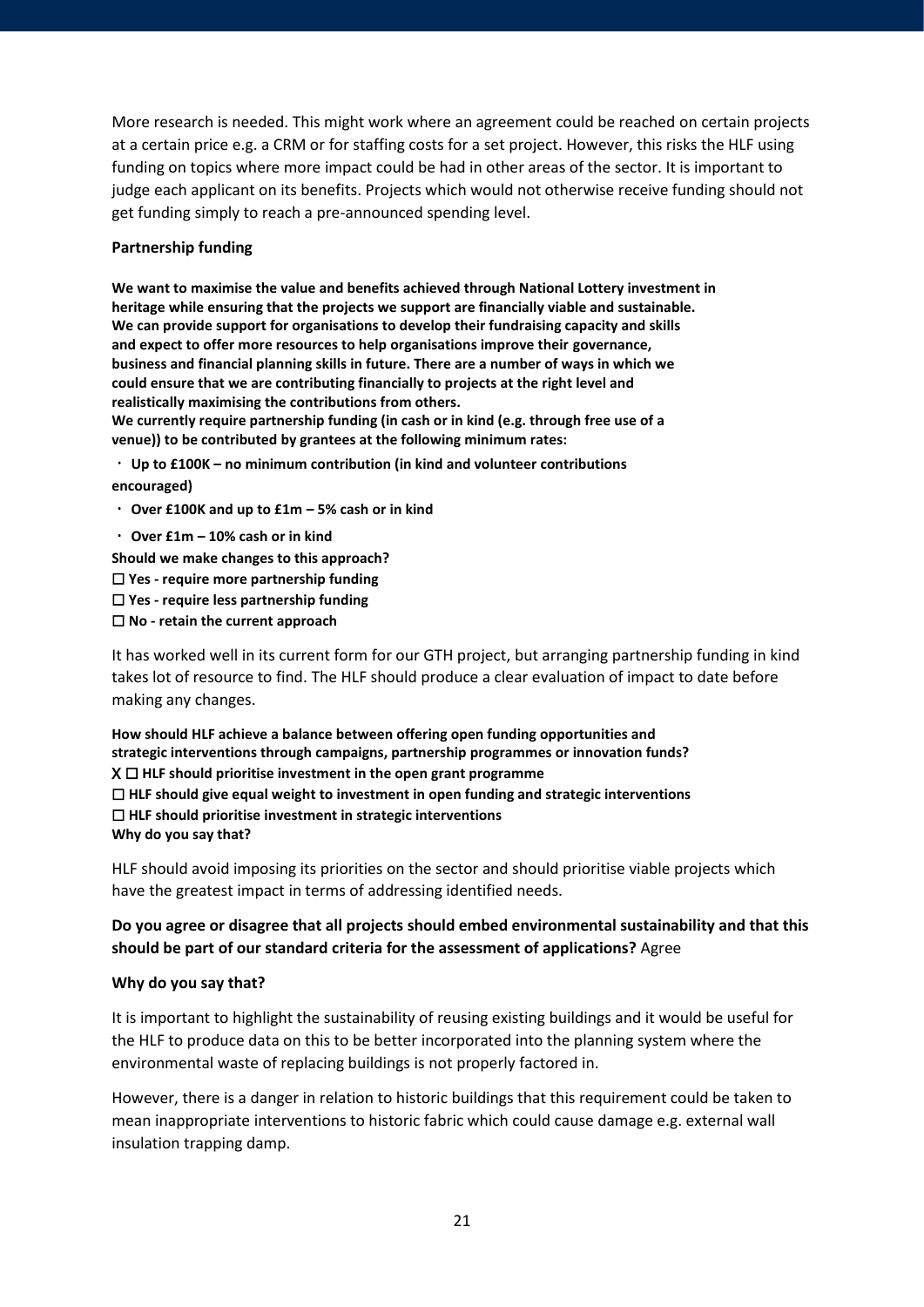The requirement should not be seen as a potential loop hole to avoid acting in the best interest of heritage.

It is also important to set out how this will apply to no buildings based projects.

# **How should HLF ensure applicants follow best practice on environmental sustainability and address the potential negative impacts of climate change?**

Clear guidance when putting together projects and the ability to direct changes to plans from experts to improve sustainability in order to receive funding.

However, again the commitment to sustainability should not trump protecting heritage and its setting. This should be enhanced by any HLF funded project.

## **IMPROVING THE EXPERIENCE FOR CUSTOMERS**

# **Which of the following resources do you think would be most helpful to applicants preparing proposals and applications? Please rank the top three most helpful**.

3 Application guidance documents and help notes

Video guides to navigating the online application process

'Top tips' short videos from successful grantees

2 Digital peer to peer support through an online community

Online toolkits and guidance on specialist topics

Webinars on specialist topics

Self-assessment tools/or checklists to identify 'project readiness'

1 Tailored advice, such as a telephone helpline and/or chat facility

## **Why did you give these rankings?**

It is very difficult to apply and the forms are not easy to use. Telephone advice can save applicant's time and mean that applications aren't abandoned or unnecessarily delayed. This would be a big improvement in responsiveness. Currently this can be patchy on projects from person to person with some staff seeming to dedicate a large amount of time going to site visits responsiveness to all.

A digital forum for sharing advice would be very useful for those who have had similar queries though the HLF should be active in looking at it and providing authoritative advice.

Some need most are the less equipped as have people applying as full time job shouldn't be like that more spot decisions.

# **Do you agree or disagree that HLF should introduce an Expression of Interest screening stage for larger grants?** Strongly agree

## **Why do you say that?**

This save applicants lots of time and resources to ensure that they have a chance of funding. If the HLF continues to have a development phase it should consider having funding in place. The HLF should support applicants on evidence gathering- perhaps creating digital tools to help applicants find the correct information.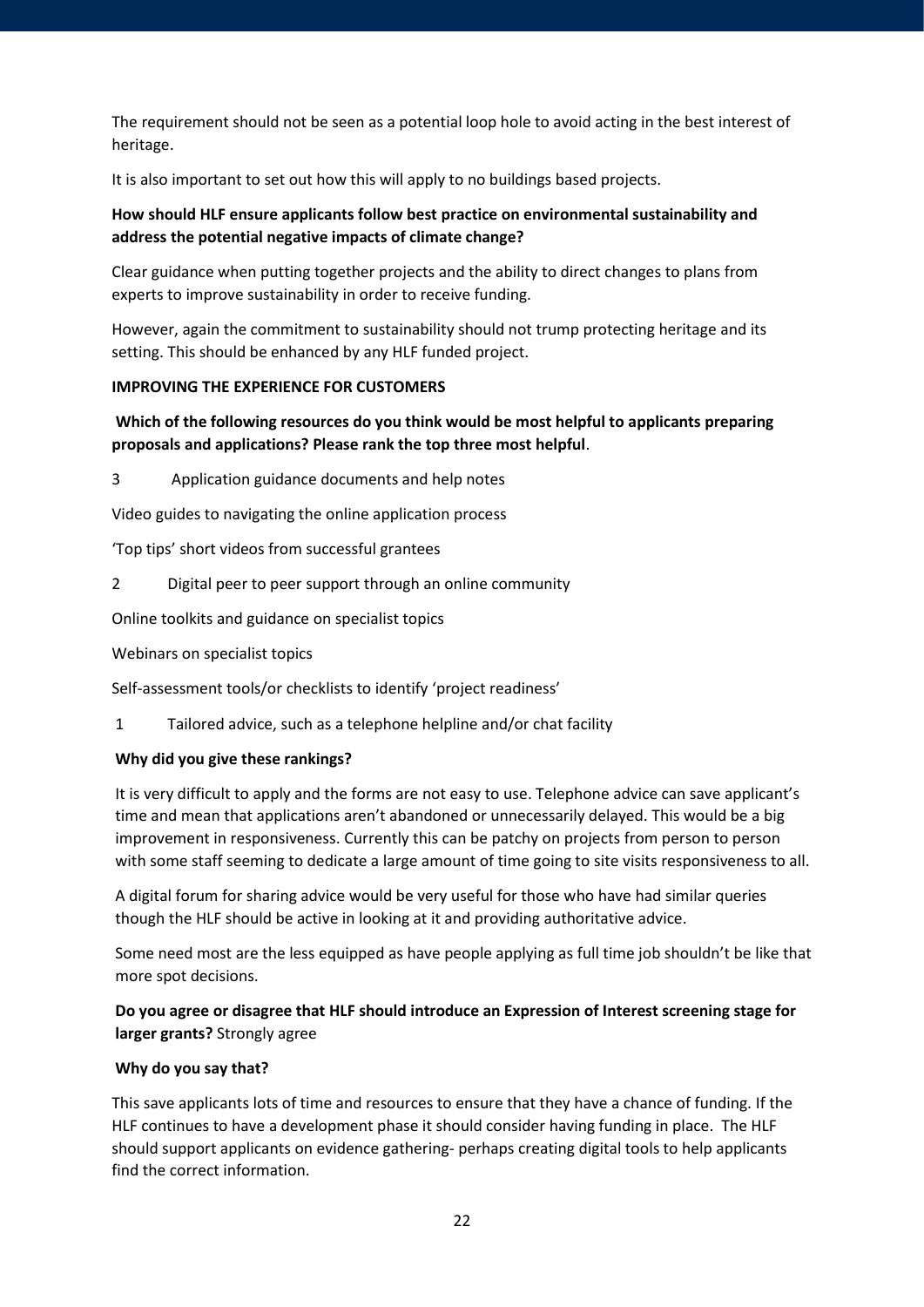#### **Making it easier to apply for a grant from HLF**

**We are interested in views on how we can best ensure that Lottery funding is used effectively and on how we can make it easier to apply for a grant from HLF. Please answer if you have experience of applying for an HLF grant. In your opinion was the work involved in preparing an application proportionate to the size of grant you applied for?** ☐ **Yes** ☐ **No x** ☐ **Don't know**

**Why do you say that?**

There is an industry around supporting people to apply for HLF funding. This implies that the process is overly complex.

#### **How could HLF simplify its application processes to ensure they are as accessible as possible (for example by accepting applications by video or other online media, or using face-to-face, telephone or online interviews as part of the assessment process)?**

For lower amounts and for organisations which have delivered successful projects in the past there could be a simpler process. The HLF could consider spot decisions for higher amounts than currently being trialled. A possible initial telephone call could help send people in the right direction saving time.

The HLF should consider if the process could be simplified for those with a proven track record.

## **How could HLF use digital technology to improve the customer experience for applicants and grantees?**

Could develop and AI chat bot to answer queries. The HLF should consider creating tools to help applicants gather the evidence necessary for bids.

## **How could HLF make its processes for managing your grant post-award more efficient?**

Less regular reporting which takes up a huge amount of resource for a small organisation – especially when they have to do reporting for separate grants boards this becomes a disproportionate amount of work.

## **PART 6: Final comments, review and submit**

## **Are there any other comments you would like to make?**

We welcome the fact that HLF has sent representatives around the sector to discuss the changes. There is much value is these discussions which have been able to record the nuance of the issues better than some of the box selection in the consultation. Overall this consultation has been far too complex with too many questions.

Some members have raised concern that the HLF is becoming much more risk averse with more projects being rejected at Stage 2 after very large sums of money have been spent on development costs. This is fine if use can then be made of the plans to undertake the project in a different way, but if not all that work (and the consultants' fees) go to waste and may even need to be done again in the future.

HLF should explore how it might, say, fund a business plan and governance review at the earliest possible stage which would indicate the risks involved in the project and would mean that further development work could be carried out with more certainty of success. HLF Business Plans are, in